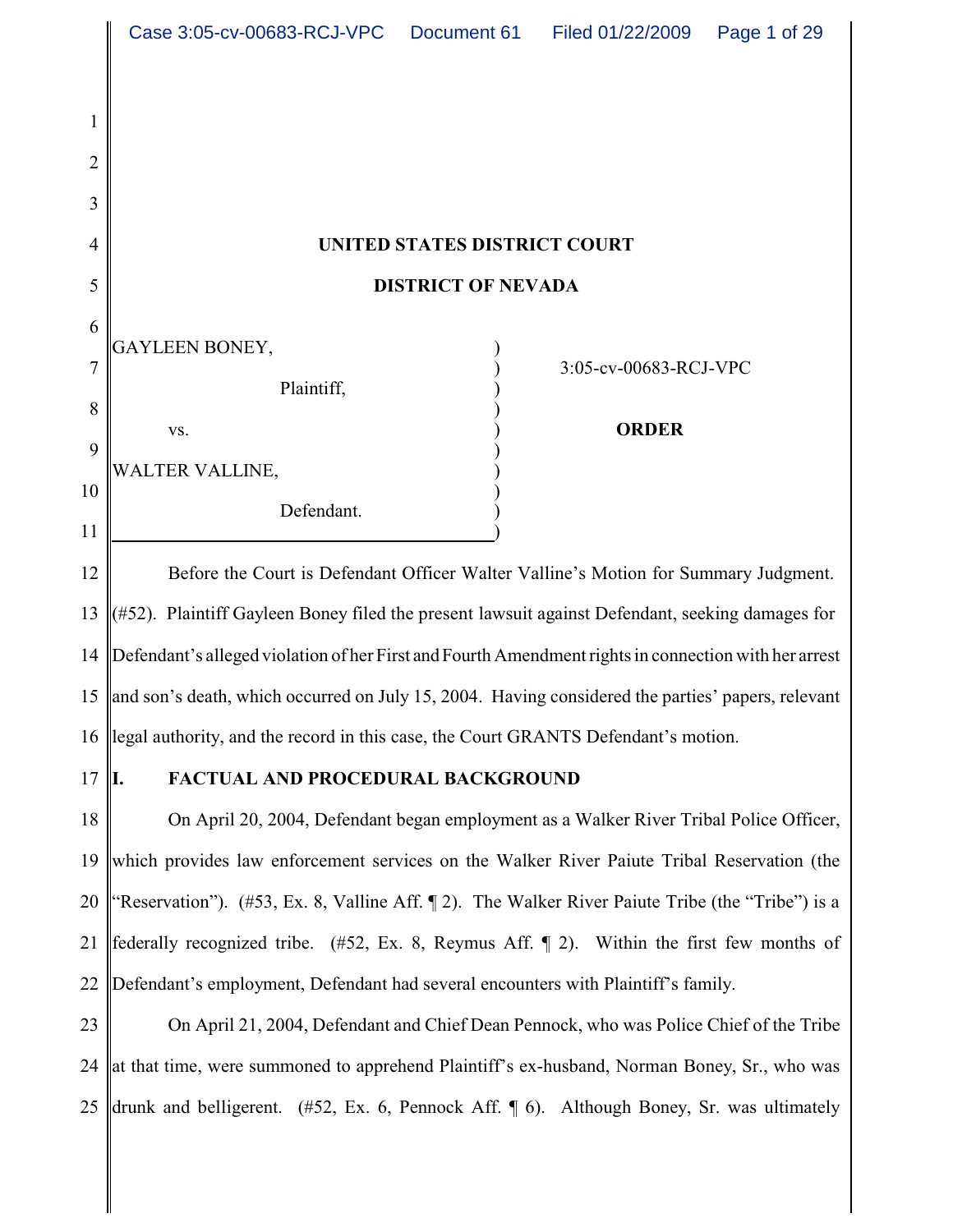1 2 3 4 5 6 7 apprehended, during that encounter, Boney, Sr. tried to escape the officers' custody and punched Defendant in the nose. (*See id.*). On May 30, 2004, Plaintiff submitted a letter to Chief Pennock, alleging that Defendant employed excessive force against her ex-husband on April 20, 2004. (#19, Ex. E). Chief Pennock determined that during the April 20, 2004 incident, Defendant had conducted himself properly and that the force Defendant had used was warranted under the circumstances. (Pennock Aff. ¶ 7; #19, Ex. F). As a result, Defendant was not disciplined for this incident. (Pennock Aff. ¶ 10).

8 9 10 11 12 13 14 On May 29, 2004, Defendant was summoned because Boney, Sr. was reportedly driving drunk around the Reservation. (Valline Aff. ¶¶ 4–5). Defendant found Boney, Sr. driving with two teenage girls, who were later released to their parents. (*See id.*). Defendant, who was accompanied by Officer Elliot, apprehended Boney, Sr. for suspicion of drunk driving. (*See id.*). The officers discovered drug paraphernalia and empty beer bottles in Boney, Sr.'s vehicle. (*See id.*). As a result, Officer Elliot, as the senior officer, determined that the vehicle needed to be impounded. (Valline Depo., 10/25/07, at 199:21–23; 201:15–18).

15 16 17 18 19 20 21 22 23 24 25 Melissa Boney, Plaintiff's daughter, telephoned Defendant to request that she be able to pick up the vehicle and that the vehicle not be impounded. (*See id.* at 198–204). Because drug paraphernalia was discovered in the vehicle, however, her request was denied. (*See id.* at 198:5–18). Defendant told Melissa Boney that the vehicle was going to be impounded and that if she showed up at the police station to pick up the car, she would be arrested. (*See id.* at 202–03). Plaintiff's son, Norman "Manny" Boney, Jr., was also on the telephone call. When Defendant warned Melissa Boney to not come down to the station, Manny jumped into the conversation and told Defendant that Manny "would come down [to the police station] and kick [his] fucking ass if [Defendant] didn't give her the truck." (*See id.* at 204:9–19). Defendant later had a 3-way telephone conversation with Plaintiff, Melissa Boney, and Manny. (Valline Depo., 12/11/07, at 94–95). According to Plaintiff, Defendant threatened Manny during the second telephone conversation by telling Manny, "I'll come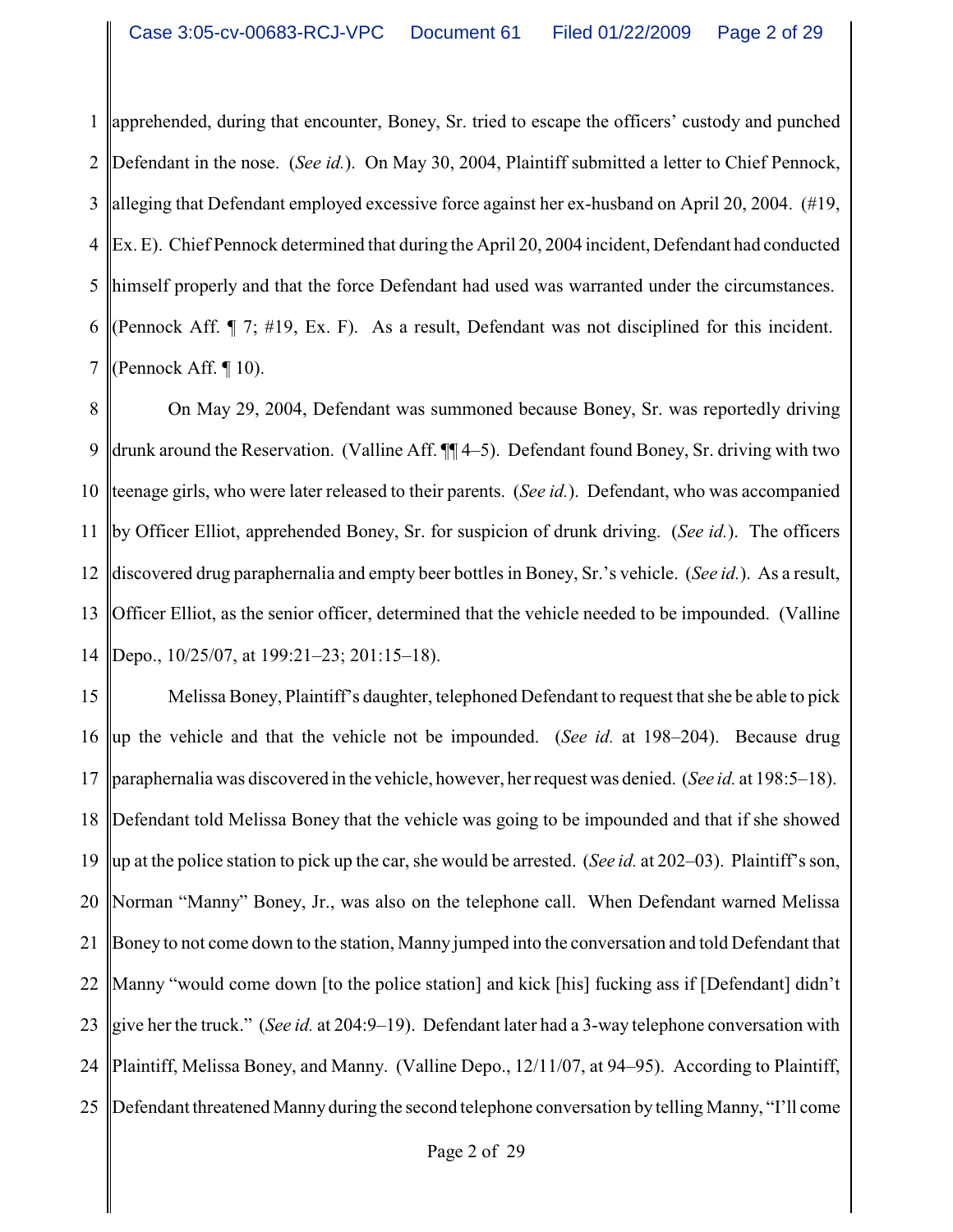1 2 3 4 and drug test you right now!" (#19, Ex. E). In her May 30, 2004 letter, Plaintiff also complained about the manner in which Defendant handled himself in his telephone conversations with herself and her children. (*See id.*). Chief Pennock found Plaintiff's complaint about the telephone calls to be "wanting" and that it did not warrant any discipline. (Pennock Aff. ¶ 9–10).

5 6 7 8 9 10 11 12 13 14 On June 10, 2004, Defendant was dispatched to the residence of Boney, Sr. (Valline Aff. ¶ 6). Boney, Sr. was found unconscious and was taken away by medical personnel. Medical records revealed that Boney, Sr. had passed out from alcohol consumption. (#52, Ex. 2). During this incident, Plaintiff arrived at Boney, Sr.'s residence. Because there was a restraining order between Plaintiff and her ex-husband, Defendant warned Plaintiff that she would violate the restraining order if she approached Boney, Sr. and that he would have to arrest her. (Gayleen Boney Depo., 9/17/07, at 149:17–151:2). Plaintiff became upset and told Defendant to go ahead and do it. (*See id.*). As a result, Defendant handcuffed Plaintiff and placed her in the back of his squad carfor approximately twenty minutes. (*See id.*). Plaintiff did not submit a complaint about this incident. (*See id.* at 154:23–25; 155:1–16).

15 16 17 18 19 20 21 On July 15, 2004, Defendant responded to a call from Plaintiff in which Plaintiff expressed concern that Boney, Sr. was driving drunk on the Reservation and that she did not want the vehicle to be impounded if Boney, Sr. was arrested. (*See id.* at 140:20–142:2). Chief Pennock sent Plaintiff to address the matter, as driving intoxicated on the Reservation was a violation of tribal law. (Pennock Aff. ¶ 17). Defendant contacted Officer Yocum for assistance. (Valline Depo., 12/11/07, 122:3–20). Besides Chief Pennock, Defendant and Officer Yocum were the only officers on duty at that time. (Yocum Aff. ¶ 3; Pennock Depo. at 183–84; Valline Depo, 12/11/07 at 111:16–20).

22 23 24 25 Upon arriving at the residence, Defendant observed that both Boney, Sr. and Manny were present. (Valline Depo, 12/11/07, 123:25–125:5). Boney, Sr. appeared to be intoxicated. Upon Defendant's arrival, Manny became angry and started yelling at Defendant. Melissa Boney and a friend, Charissa Dunnett, also arrived at the residence shortly after Defendant's arrival. (Dunnett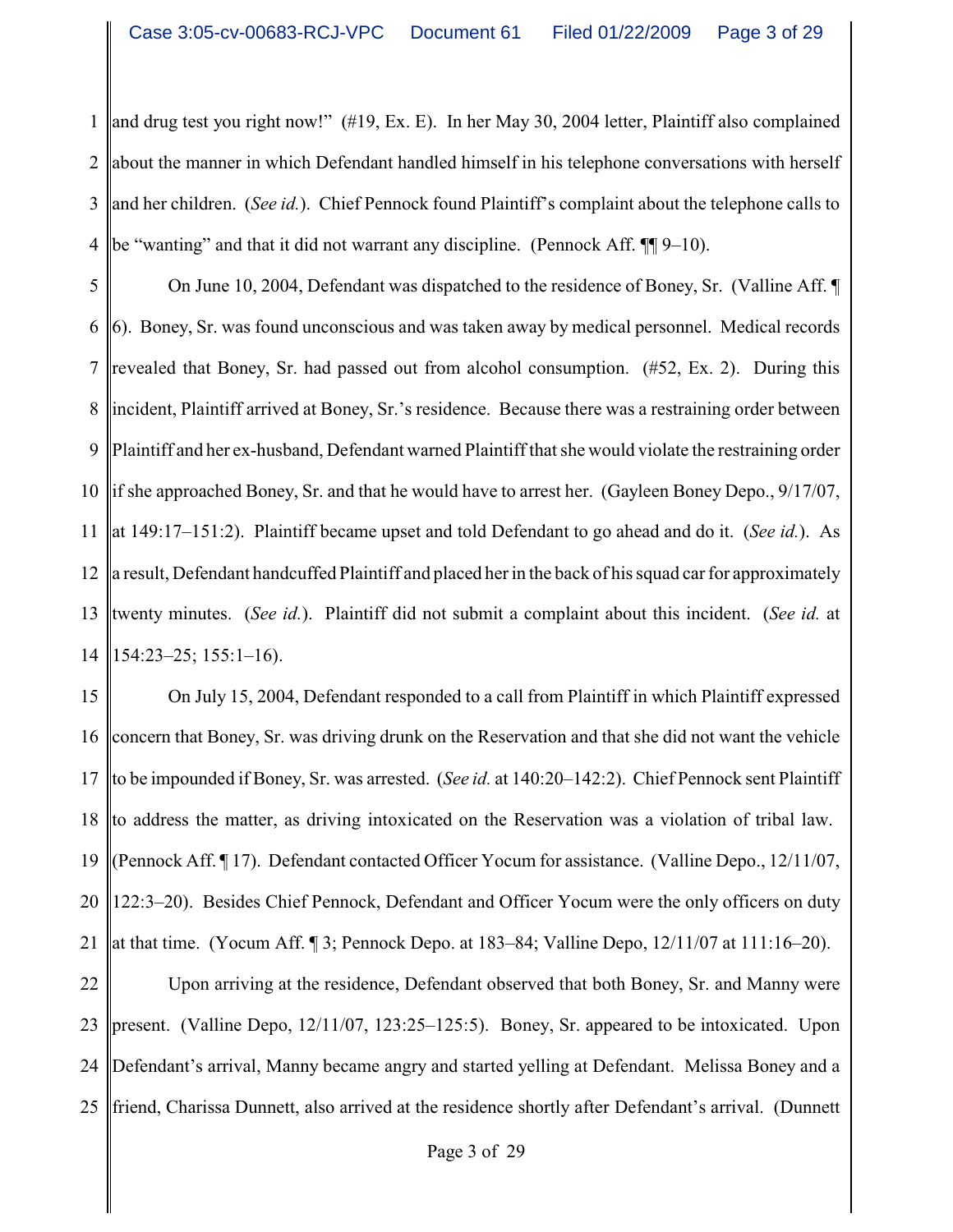1 2 3 Depo. at 35–36). The details of what happened are in dispute, but soon after Defendant arrived at the scene, Defendant employed deadly force against Manny, shooting Manny multiple times. (Dunnett Depo. at 55–65; Valline Depo, 12/11/07 at 123–35).

4 5 6 7 8 9 10 11 12 13 Shortly after Defendant employed deadly force against Manny, Plaintiff arrived upon the scene. Upon seeing her son injured and on the ground, she became emotional and angry. (Valline Depo., 12/11/07, at 135). Plaintiff began to berate Defendant while at the same time trying to tend to her son. Defendant pointed his gun at Plaintiff and told her to get back. (Valline Depo., 12/11/07, at 135). Officer Yocum and Chief Pennock then arrived. (*See id.* at 135–36). Plaintiff was yelling at Plaintiff, calling the officers killers, and threatening the officers. (Yocum Aff. at ¶ 12). To prevent the escalation of a conflict between Plaintiff and Defendant and to calm down Plaintiff, Chief Pennock, with the assistance of Officer Yocum, restrained Plaintiff and placed her in the rear of Defendant's squad car. (*See id.* at 140:3–7, 141, 142:1–8). Because of her anger at Defendant, Pennock ordered Defendant to stay away from Plaintiff. (Pennock Depo. at 201:1–12).

14 15 16 17 18 19 20 On December 19, 2005, Plaintiff filed her Complaint against Defendant (#1), which she subsequently amended (#19). Plaintiff has brought two claims against Defendant. First, Plaintiff has alleged that Defendant violated her First Amendment rights byretaliating against her byshooting her son Manny in response to her complaints about Defendant's conduct. Second, Plaintiff alleges that Defendant violated her Fourth Amendment rights by unlawfully arresting her. On January 18, 2007, the Court denied Defendant's Motion to Dismiss (#27). On March 11, 2008, Defendant filed his Motion for Summary Judgment. (#52).

21

### **II. MOTION FOR SUMMARY JUDGMENT STANDARD**

22 23 24 25 The Court should grant summary judgment if no genuine issue of material fact exists and the moving party is entitled to judgment as a matter of law. Fed. R. Civ. P. 56(c). The moving party bears the initial burden of demonstrating the absence of a genuine issue of material fact. *See Celotex Corp. v. Catrett*, 477 U.S. 317, 323 (1986). A fact is material if it might affect the outcome of the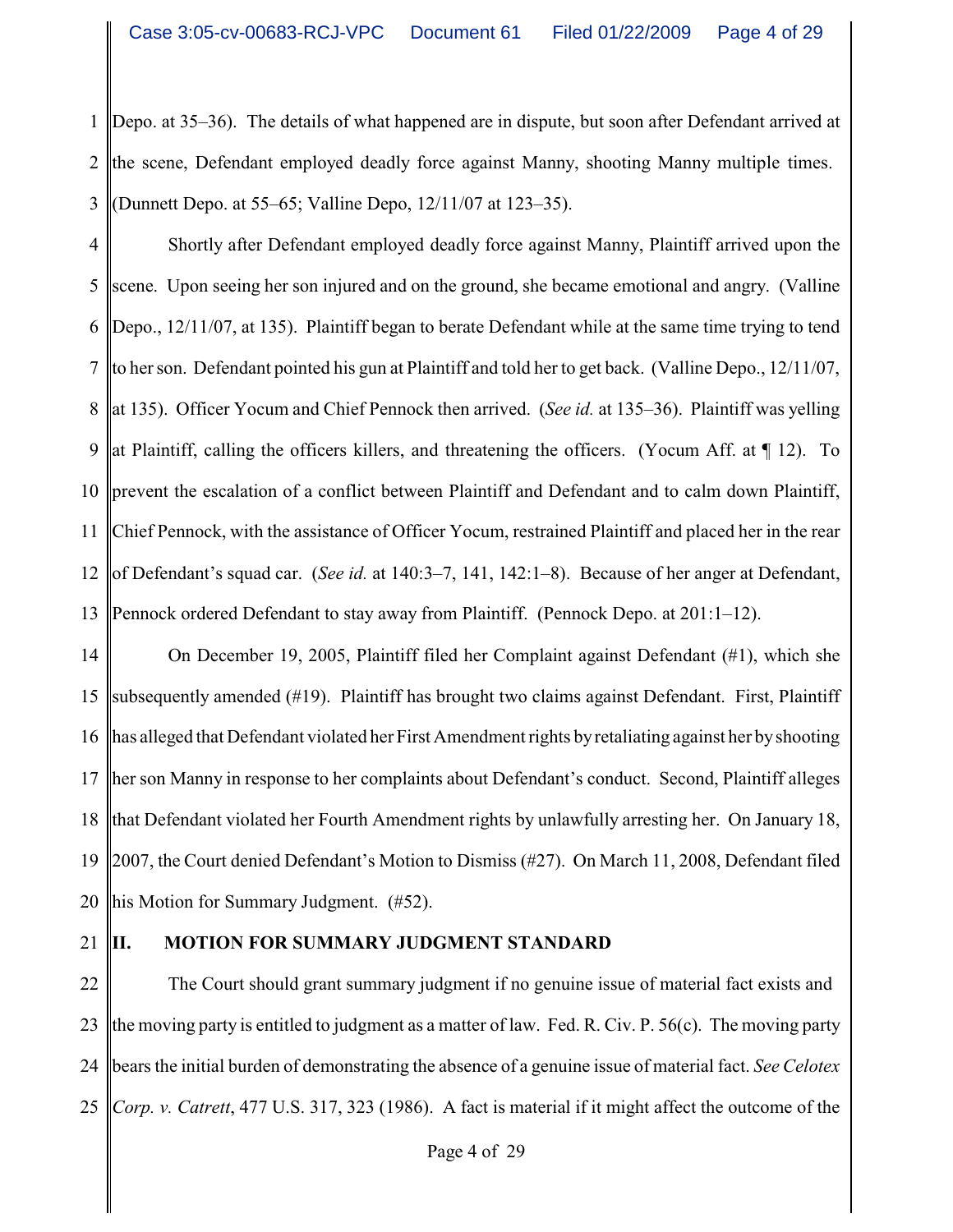1 2 3 4 suit under the governing law. *See Anderson v. Liberty Lobby, Inc*., 477 U.S. 242, 248 (1986). In support of its motion for summary judgment, the moving party need not negate the opponent's claim. *See Celotex*, 477 U.S. at 323. The moving party will be entitled to judgment if the evidence is not sufficient for a jury to return a verdict in favor of the opponent. *See Anderson*, 477 U.S. at 249.

5 6 7 8 9 10 11 12 When a properly supported motion for summary judgment has been presented, the adverse party "may not rely merely on allegations or denials in its own pleading." Fed. R. Civ. P. 56(e). Rather, the nonmoving partymust set forth "specific facts" demonstrating the existence of a genuine issue for trial. *Id*.; *Anderson*, 477 U.S. at 256. A party cannot create a genuine issue for trial by asserting "some metaphysical doubt" as to the material facts. *Matsushita Elec. Indus. Co. v. Zenith Radio Corp*., 475 U.S. 574, 586 (1986). Nor can a party create a genuine issue of material fact by merely discrediting the testimony proffered by the moving party, which does not usually constitute a sufficient response to a motion for summary judgment. *See Anderson*, 477 U.S. at 256–57.

13 14 15 16 17 18 19 20 21 To survive a motion for summary judgment, the adverse party must present affirmative evidence, which "is to be believed" and from which all "justifiable inferences" are to be favorably drawn. *Id.* at 255, 257. When the record, however, taken as a whole, could not lead a rational trier of fact to find for the nonmoving party, summary judgment is warranted. *See Miller v. Glenn Miller Prod., Inc*., 454 F.3d 975, 988 (9th Cir. 2006); *see also Beard v.. Banks*, 548 U.S. 521, 529 (2006) ("Rule 56(c) 'mandates the entry of summary judgment, after adequate time for discovery and upon motion, against a party who fails to make a showing sufficient to establish the existence of an element essential to that party's case, and on which that party will bear the burden of proof at trial .'" (quoting *Celotex*, 477 U.S. at 322)).

#### 22 **III. ANALYSIS**

23 24 25 This case asks the Court to determine whether a tribal officer who violates the constitutional rights of a tribal member in the course of enforcing tribal law can be subject to liability under *Bivens*, which is a case of first impression in this Circuit.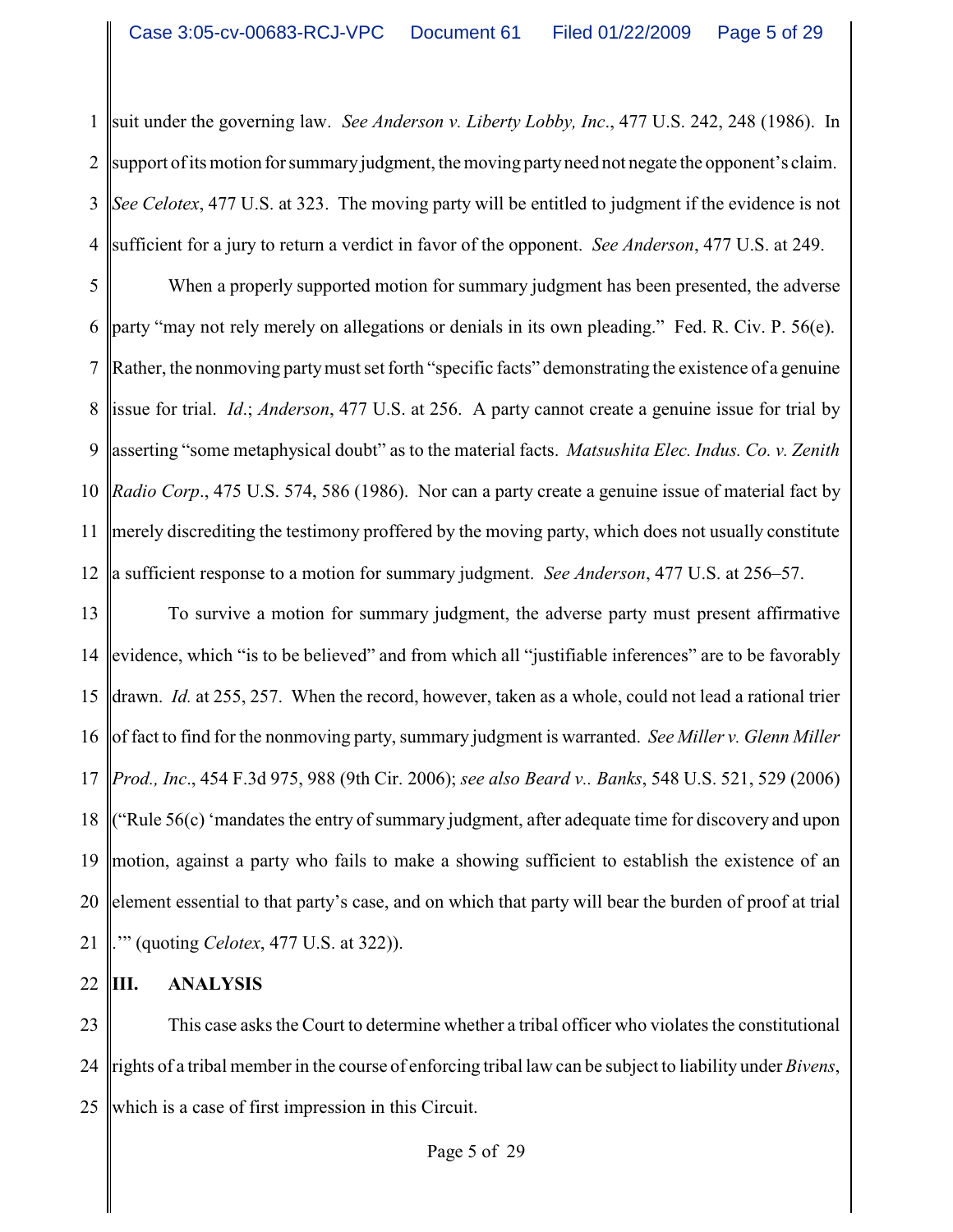1

#### **A. Federal Actor Status Under Self-Determination Contract**

2 3 4 5 6 7 8 9 10 11 A plaintiff alleging a constitutional violation by a federal actor has a right of action under *Bivens v. Six Unknown Fed. Narcotic Agents*, 403 U.S. 388 (1971). In *Bivens,* the Supreme Court held that federal officers who acted under color of law were liable for damages caused by their violation of the plaintiff's Fourth Amendment rights. *See id.* at 389. Under *Bivens*, a plaintiff may sue a federal officer in his or her individual capacity for damages for violation of the plaintiff's constitutional rights. *See id.* at 397. To state a claim under *Bivens*, Plaintiff must allege: (1) that a right secured by the Constitution of the United States was violated, and (2) that the alleged violation was committed by a federal actor. *See Van Strum v. Lawn*, 940 F.2d 406, 409 (9th Cir. 1991) (42 U.S.C. § 1983 and *Bivens* actions are identical save for replacement of state actor under § 1983 by federal actor under *Bivens*).

12 13 14 15 16 17 18 19 20 21 22 23 24 Plaintiff has alleged that Defendant violated her First Amendment and Fourth Amendment rights. It is long settled "that as a general matter the First Amendment prohibits government officials from subjecting an individual to retaliatory actions . . . for speaking out." *Hartman v., Moore*, 547 U.S. 250, 256 (2006); *Perry v. Sinderman*, 408 U.S. 593, 597 (1972) (government officials may not punish a person or deprive him or her of a benefit on the basis of his or her "constitutionally protected speech"). Plaintiff alleges that in response to Plaintiff's expression of her dissatisfaction with Defendant's conduct, Defendant retaliated against her by killing her son. The Fourth Amendment of the United States Constitution protects against unreasonable searches and seizures. *See* U.S. Const. Amend. IV. "The fundamental principle 'of the Fourth Amendment is reasonableness.'" *Morgan v. U.S.*, 323 F.3d 776, 780 (9th Cir. 2003). "The Fourth Amendment insists that an unreasonable search or seizure is, constitutionally speaking, an illegal search or seizure." *Hudson v. Michigan*, 547 U.S. 586, 608 (2006). Plaintiff alleges that while she was trying to assist her wounded son, Defendant unlawfully restrained and arrested Plaintiff.

25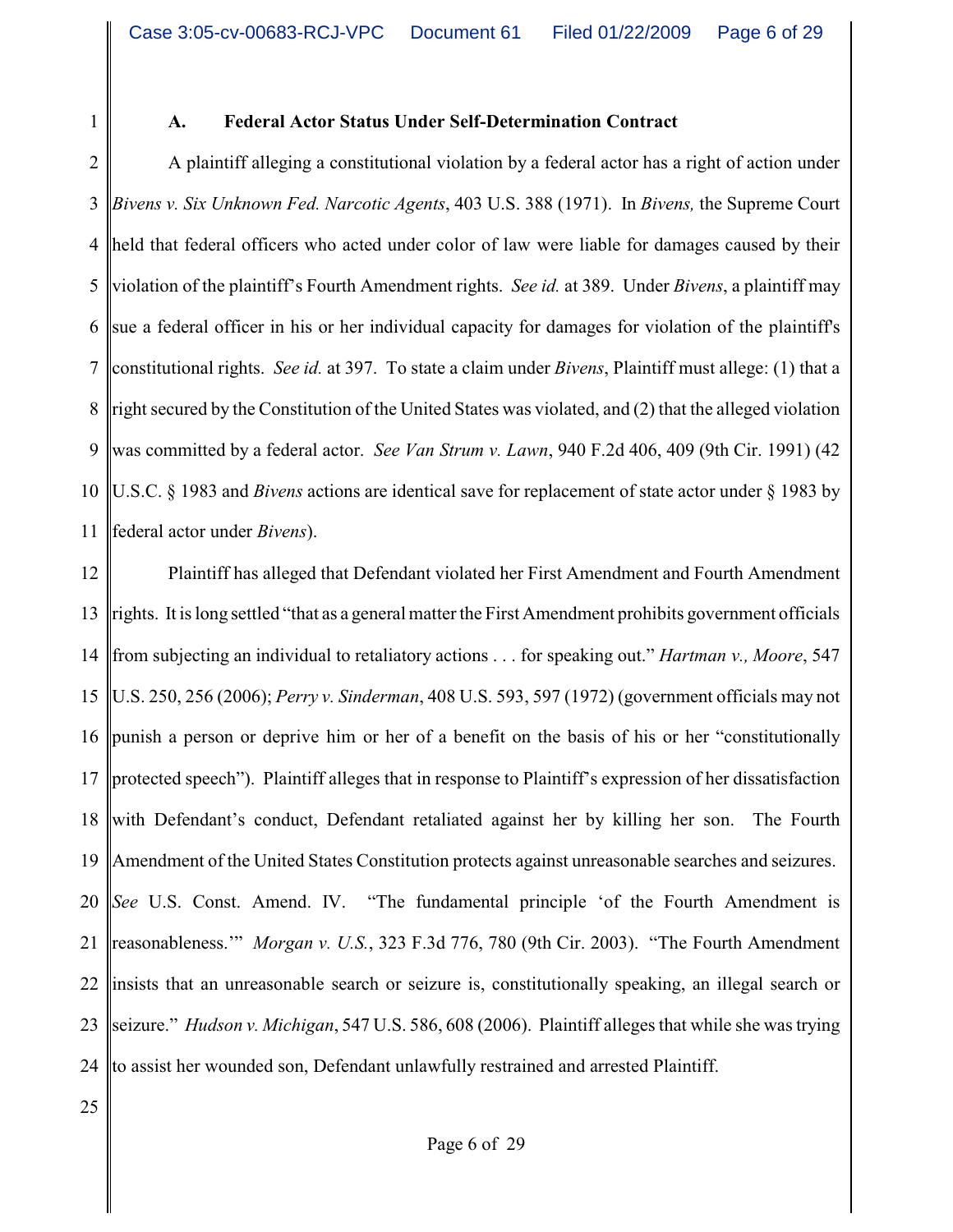1 2 3 4 However, for Defendant to be liable under *Bivens*, Plaintiff must prove that Defendant was a federal actor at the time of the disputed events that occurred on July 15, 2004. Defendant was not a federal government employee at the time of the disputed incident. On July 15, 2004, Defendant was employed by the Walker River Paiute Tribe's Police Department. (Valline Aff. ¶[1–2).

5 6 7 8 9 10 11 12 13 Nonetheless, even if Defendant was not directly employed by the federal government, Defendant may still qualify as a federal actor for purposes of *Bivens* liability. In the Ninth Circuit, "the private status of the defendant will not serve to defeat a *Bivens* claim, provided that the defendant engaged in federal action." *Schowengerdt v. General Dynamics Corp*., 823 F.2d 1328, 1337-38 (9th Cir. 1987) (private status is not alone sufficient to counsel hesitation in implying damages remedy when private party defendants jointly participate with government to sufficient extent to be characterized as federal actors). In other words, *Bivens* liability may be applicable to constitutional violations committed byprivate individuals, but onlyif theyact "under color of federal law," or are "federal actors." *Sarro v.Cornell Corrections, Inc*., 248 F.Supp.2d 52, 59 (D.R.I. 2003).

14 15 16 17 18 19 20 21 22 23 24 Plaintiff argues that Defendant acted as a federal actor or under the color of federal law when he shot Plaintiff's son because of the Tribe's contractual relationship with the federal government. Earlier in this case, the Court denied Defendant's Motion to Dismiss on this issue and held that Plaintiff had made sufficient allegations of Defendant's status as a federal actor. However, what suffices as an *allegation* to withstand a motion to dismiss does not necessarily suffice as *evidence* to withstand a motion for summary judgment. Plaintiff, as the nonmoving party, "may not rely on the mere allegations in the pleadings in order to preclude summary judgment," but must set forth by affidavit or other appropriate evidence "specific facts showing there is a genuine issue for trial." *T.W. Elec. Serv., Inc. v. Pacific Elec. Contractors Ass'n*, 809 F.2d 626, 630 (9th Cir. 1987). The nonmoving party may not simply state that it will discredit the moving party's evidence at trial; it must produce at least some "significant probative evidence tending to support the complaint." *Id.*

25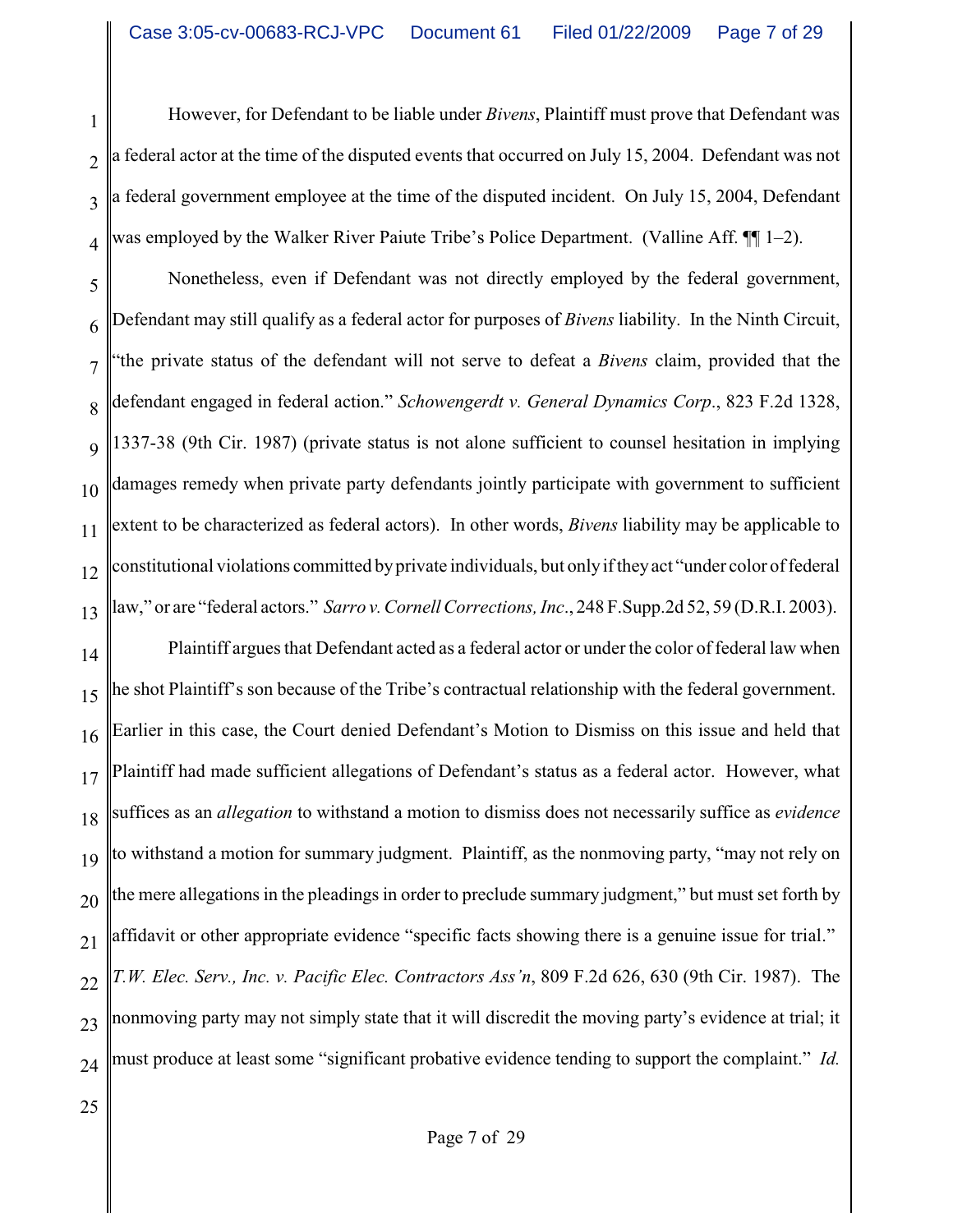1 2 3 4 5 6 7 8 9 10 11 12 13 14 15 16 The Indian Self-Determination and Education Assistance Act of 1975 ("ISDEAA"), Public Law 93-638, authorizes federal agencies to contract with Indian tribes to provide services on the reservation. *See* 25 U.S.C. §§ 450-450n. Such a contract is commonly referred to as a "selfdetermination contract" or "638 contract." A "self-determination contract" is a contract "between a tribal organization and the [Federal Government] for the planning, conduct and administration of programs or services which are otherwise provided to Indian tribes and their members pursuant to Federal law." 25 U.S.C. § 450(b)(j). "Congress enacted the ISDEAA to encourage Indian self-determination and tribal control over administration of federal programs for the benefit of Indians, by authorizing self-determination contracts between the United States, through the Secretaries of the Interior and of Health and Human Services, and Indian tribes." *Demontiney v. U.S. ex rel. Dept. of Interior, Bureau of Indian Affairs*, 255 F.3d 801, 806 (9th Cir. 2001). There are several categories of contractible services or programs called out by the statute, one of which concerns the provision of a police force and related law enforcement functions on Indian lands. 25 U.S.C. § 450f(a)(1)(B). Congress thus recognized that one of the ways to further Indian self-determination was to allow a tribe to contract for law enforcement services so the tribe could maintain a tribal police force on the reservation capable of effectively enforcing criminal laws.

17 18 19 20 21 22 23 24 25 On July 15, 2004, the Tribe was in a contract with the Bureau of Indian Affairs ("BIA") to provide law enforcement on the Reservation under a self-determination contract or 638 contract. (#15, Ex. A). Courts have held that a private actor's conduct may be considered that of the federal government where the private actor and federal government enjoyed "a symbiotic relationship." A symbiotic relationship occurs when the government has "so far insinuated itself into a position of interdependence with [a private entity] that it must be recognized as a joint participant in the challenged activity." *Burton v. Wilmington Parking Auth*., 365 U.S. 715, 862 (1961). In *Burton*, the Supreme Court considered whether a restaurant's refusal to serve the plaintiff because of his race could fairly be attributed to the public entity that owned the building that housed the restaurant. 365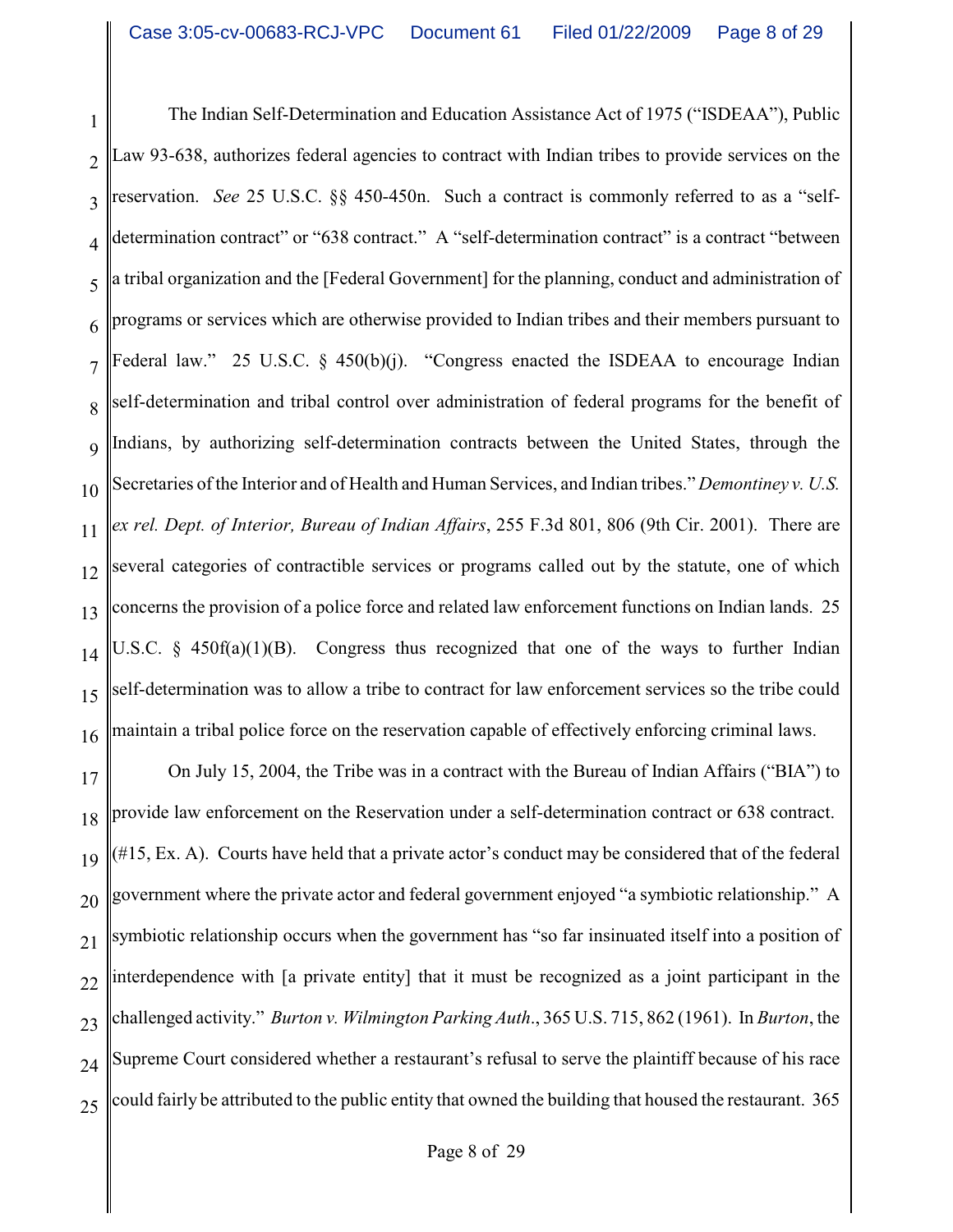1 2 3 4 5 6 U.S. at 723. In finding state action, the Court stressed that the restaurant was located on public property and that the rent from the restaurant contributed to the support of the public building. *See id.* Also, "[u]pkeep and maintenance of the building, including necessary repairs, were responsibilities of the Authority and were payable out of public funds." *Id.* at 724. The Court was further convinced of state action by the argument that the restaurant's profits, and hence the state's financial position, would suffer if it did not discriminate based on race. *See id.*

7 8 9 10 11 12 13 14 15 16 17 18 19 20 21 22 Similarly, in *Halet v. Wend Inv. Co.*, 672 F.2d 1305 (9th Cir. 1982), the Ninth Circuit found sufficient evidence of state action where the county leased land to a private entity who owned and operated an apartment complex on the land. 672 F.2d at 1310. The Ninth Circuit found a symbiotic relationship between the county and the owner based on the fact that the county owned the land and had developed it using public funds, the county leased the land to the owner for the benefit of providing housing to the public, and the county controlled the use and purpose of the apartment, as well as the rent the owner could charge, a percentage of which was paid to the county. *See id.* Subsequent courts that have considered the definition of a symbiotic relationship, however, have narrowed the scope and application of *Burton*. In *Rendell-Baker v. Kohn*, 457 U.S. 830, 842 (1982), the Supreme Court rejected a symbiotic relationship argument because, although the state and private school were in a mutually beneficial relationship, there was no showing that the state derived any benefit from the challenged activity (*i.e.*, the termination of school personnel). 457 U.S. at 842–43. In distinguishing *Burton*, the Court emphasized that there was evidence that the state in *Burton* actually "profited from the restaurant's discriminatory conduct." *Id*. at 843. The *Rendell-Baker* court found no such connection between the benefit conferred to the state by the school and the challenged activity, and thus no symbiotic relationship. *See id.* 

23 24 25 In *Morse v. N. Coast Opportunities, Inc*., the Ninth Circuit adopted and expounded on the Supreme Court's decision in *Rendell-Baker*, finding "that governmental funding and extensive regulation without more will not suffice to establish governmental involvement in the actions of a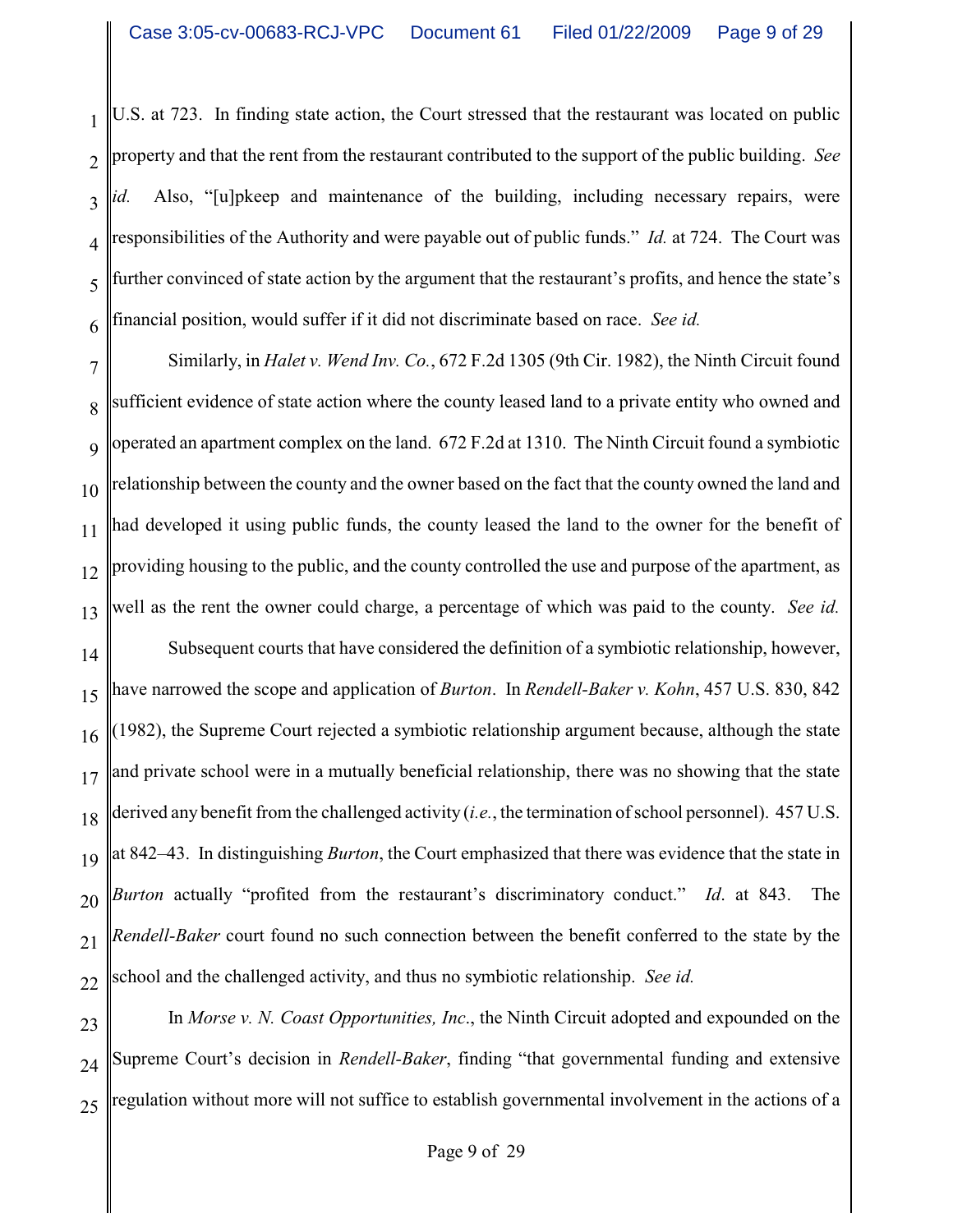1 2 3 4 5 private entity." 118 F.3d 1338, 1341 (9th Cir. 1997) (citing *Rendell-Baker*). The *Morse* court noted that *Burton's* symbiotic relationship test requires additional evidence of interdependence, such as "the physical location of the private entity in a building owned and operated by the State, and a showing that the State profited from the private entity's discriminatory conduct." *Morse*, 118 F.3d at 1341.

6 7 8 9 10 11 12 13 14 In *Morse*, the Ninth Circuit held that a Head Start parents' council was not liable for alleged federal constitutional violations in approving an employee's termination because the actions were not fairly attributable to the federal government. *See id.* at 1342–43. Although the federal government was involved in the Head Start program through significant funding and regulations governing the operation of the program, according to the Ninth Circuit, governmental funding and extensive regulation, without more, was not sufficient to establish governmental involvement in the actions of a private agency. *See id.* The Court arrived at its decision by applying the analysis articulated by the *Rendell-Baker* court, which considered four factors to determine whether government action was implicated in the private conduct of the school council:

15 16 17 (1) the source of the school's funds; (2) the impact of governmental regulations on the conduct of the private employer; (3) whether the private actor was performing a function that is traditionally the exclusive prerogative of the government; and (4) whether a symbiotic relationship existed between the private actor and the government.

18 *Id.* at 1342.

19 20 21 22 23 24 25 Applying the *Rendell-Baker* factors to the evidence presented to the Court, the Court holds that Defendant was not acting under the color of federal law at the time that he used deadly force against Plaintiff's son. Under its 638 contract, the Tribe received funding for its law enforcement activities, and the Department of Interior or "DOI" (through the BIA) required that the Tribe comply with certain recordkeeping and certification requirements. Nonetheless, the Supreme Court and the Ninth Circuit have made clear, in *Rendell-Baker* and *Morse,* that a combination of these two factors is not sufficient to impute federal government action to the conduct of a private or non-federal actor.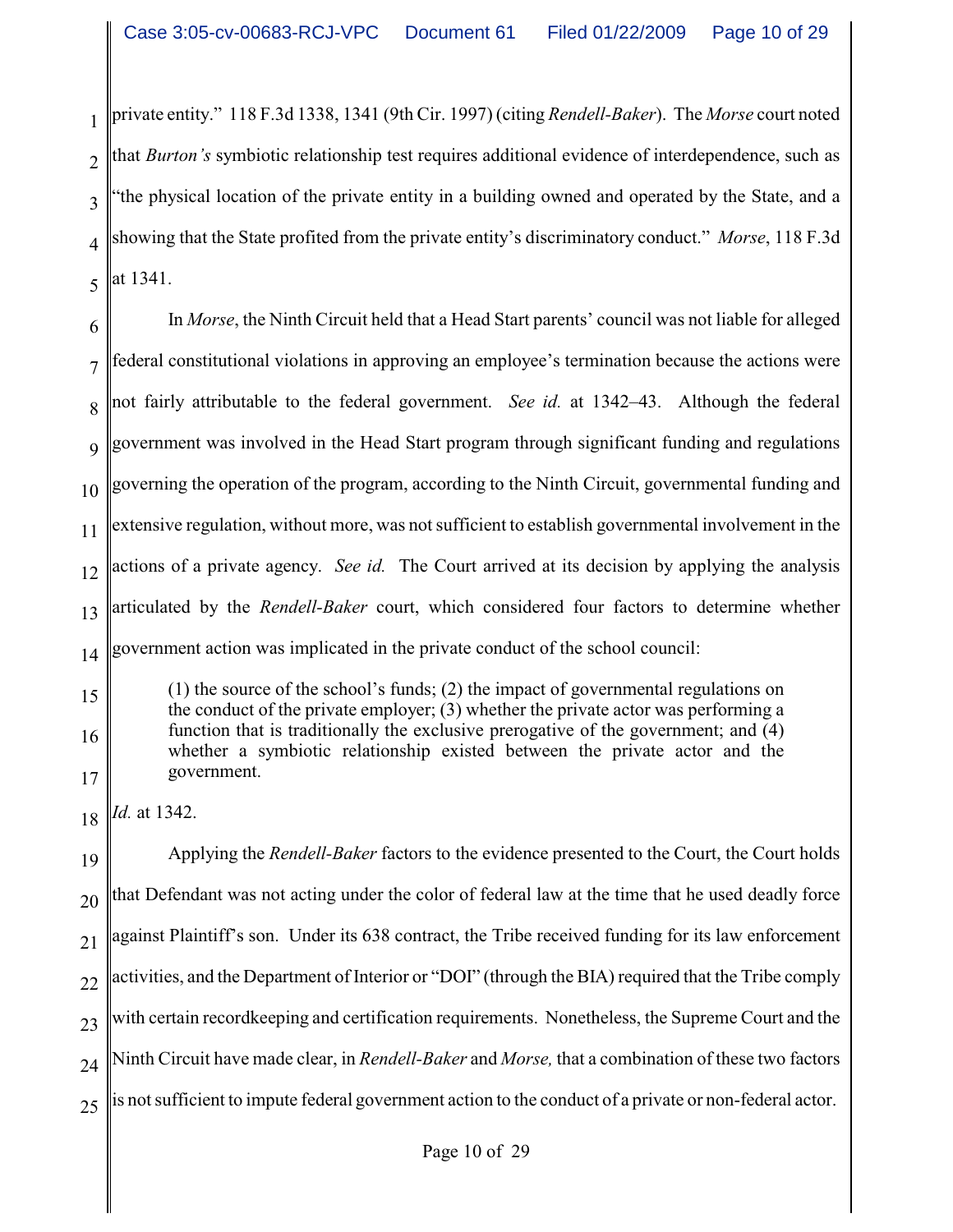1  $\mathcal{D}_{\mathcal{L}}$ 3 4 5 6 7 8 9 In *Morse*, the Ninth Circuit observed that the Head Start program was "funded almost exclusively by the federal government," yet the Ninth Circuit found no governmental action. *Id*. at 1342. Similarly, in *Morse*, the existence of considerable federal regulations touching upon the conduct of the Head Start council did not preclude the Ninth Circuit from finding no governmental action. *Id. See also*, *Mathis v. Pacific Gas and Elec. Co.*, 75 F.3d 498, 501 (9th Cir. 1996) (requiring a showing that federal regulations created the "standard of decision" for the personnel decision of a private entity to be considered governmental action); *Parks School of Business, Inc. v. Symington*, 51 F.3d 1480, 1486 (9th Cir. 1995) (finding that actions of a private entity were not governmental action where no State regulation or policy compelled the offensive action).

10 11 12 13 14 15 16 17 The Court in *Rendell-Baker* also considered whether the private entity was performing a function that was "traditionally the exclusive prerogative" of the government. *See Rendell-Baker*, 457 U.S. at 842. In *Morse*, the Ninth Circuit noted that the Head Start program was educating pre-school children and determined that pre-school education is not a function that is normally carried out by the federal government and as a result, there was no governmental action. 118 F.3d at 1343. Although the enforcement of federal law may "traditionally [be] the exclusive prerogative" of the federal government, the enforcement of a tribe's own tribal laws against members of the tribe is certainly within the scope of the tribe's inherent sovereignty.

18 19 20 21 22 23 24 25 The Supreme Court has "repeatedly recognized the Federal Government's longstanding policy of encouraging tribal self-government." *Iowa Mut. Ins. Co. v. LaPlante*, 480 U.S. 9, 14 (1987). "This policy reflects the fact that Indian tribes retain 'attributes of sovereignty over both their members and their territory,' to the extent that sovereignty has not been withdrawn by federal statute or treaty." *Id.* (internal citation omitted). The Supreme Court has recognized that "the powers of self-government" include "the power to prescribe and enforce internal criminal laws." *Nevada v. Hicks*, 533 U.S. 353, 378 (2001) (citation omitted). *See also, United States v. Wheeler*, 435 U.S. 313, 326 (1978) (recognizing that the power to make and enforce criminal laws has been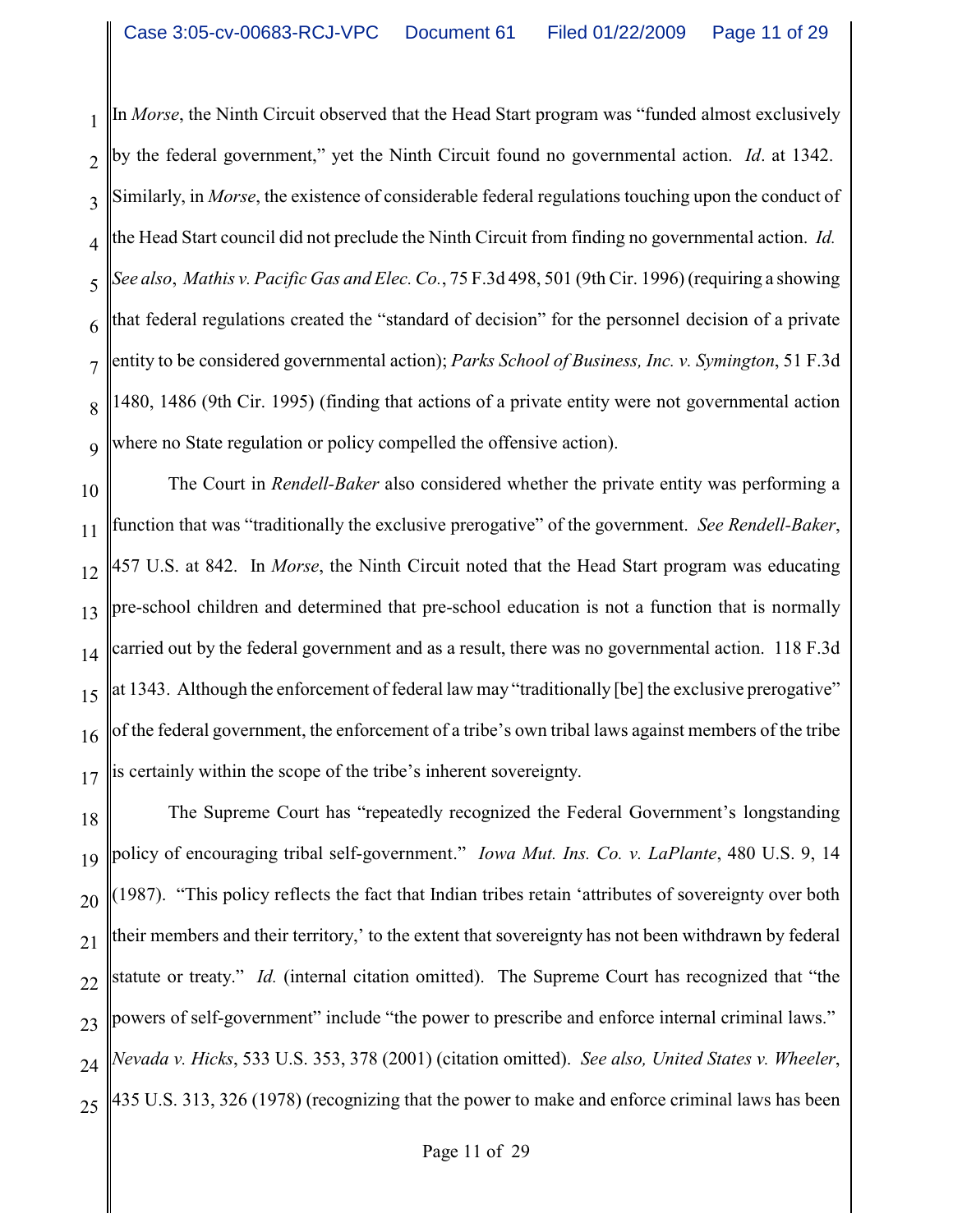1 2 3 4 5 6 7 8 9 10 recognized as an exercise of the inherent sovereign powers retained by Indian tribes because the exercise of criminal jurisdiction over tribe members on tribal lands "involve<sup>[5]</sup> only the relations among members of a tribe [and these] are not such powers as would necessarily be lost by virtue of a tribe's dependent status."). To that end, Indian tribes unquestionably have power to enforce their criminal laws against tribe members. Although physically within the territory of the United States and subject to ultimate federal control, they nonetheless remain "a separate people, with the power of regulating their internal and social relations." *United States v. Kagama*, 118 U.S. 375, 381–382 (1886). Their right of internal self-government includes the right to prescribe laws applicable to tribe members and to enforce those laws by criminal sanctions. *United States v. Antelope*, 430 U.S. 641, 643 n. 2 (1977).

11 12 13 14 15 16 17 18 19 20 21 22 23 In the present case, Defendant was called to the scene to address Norman Boney, Sr.'s reported violation of the Tribe's Constitution and Law and Order Code. (*See* Pennock Aff. ¶ 12). Under tribal law, it was illegal to drive on Reservation roads while intoxicated. (*See id.; see also,* Reymus Aff. ¶ 5). Defendant went to the scene in response to a report that Norman Boney, Sr. was driving drunk around the Reservation, in violation of tribal law. (*See id.* at ¶ 16). This law was put into place by the Tribe's Tribal Council to govern the relations among the Tribe's members and to ensure their safety. If Defendant had arrived at the scene to enforce federal law, then there might be an argument that his conduct was in the exclusive prerogative of the federal government. *See* 18 USC § 1153 (provides for federal jurisdiction over 14 enumerated crimes committed by "Indians" within "the Indian country" and commonly referred to as the Major Crimes Act). However, Defendant went to the scene to enforce tribal law against a member of the Tribe, which constitutes conduct within the Tribe's inherent sovereignty. In sum, Defendant was not performing a function that was traditionally the exclusive prerogative of the federal government.

24 25 Finally, in *Morse*, the Ninth Circuit looked to whether there was a "symbiotic relationship" between the school council and the government. Because there was no evidence that the federal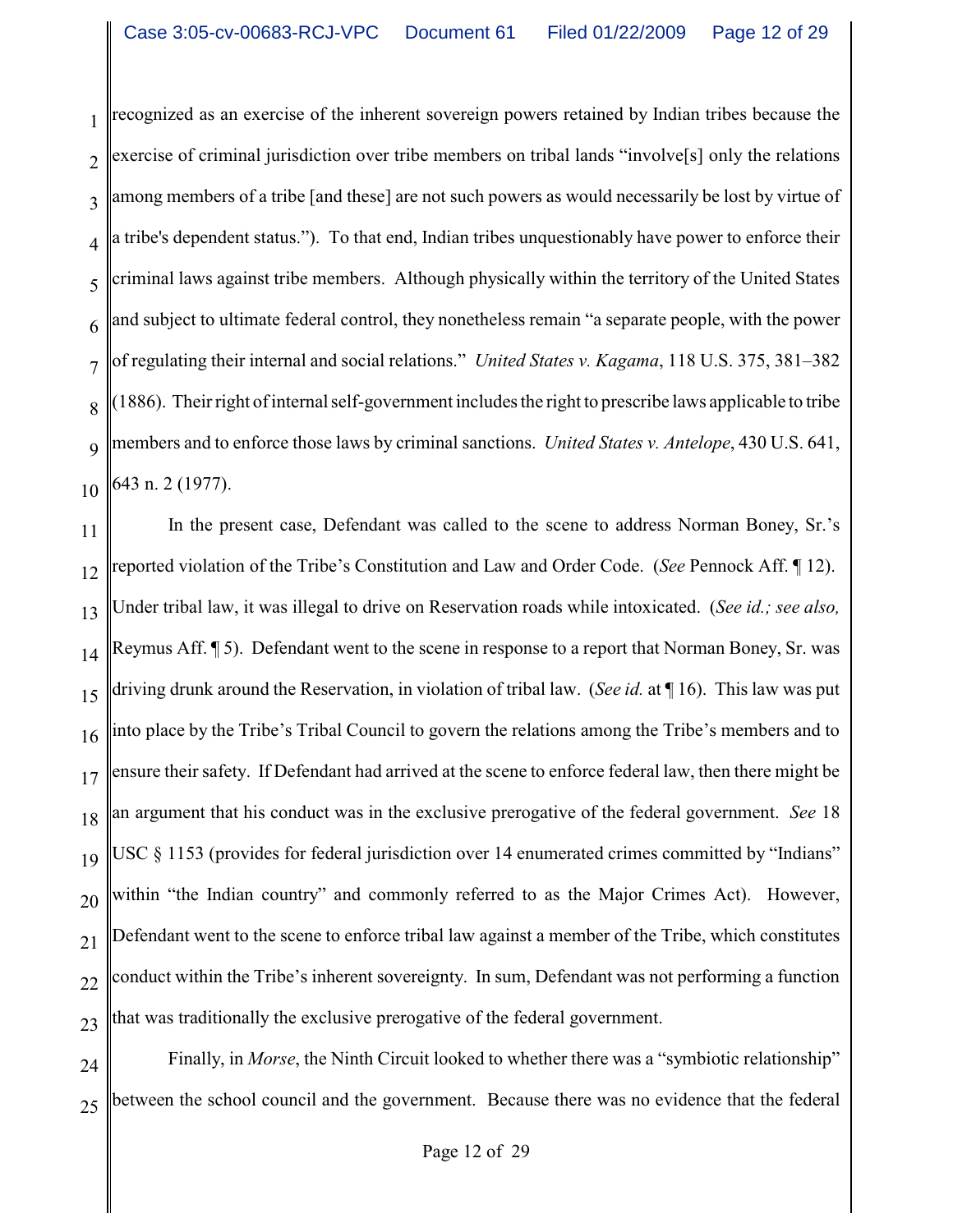1 2 3 4 5 6 7 8 government actually profited from the council's decision to terminate the employee, the Ninth Circuit concluded that there was no "symbiotic relationship." *Id.* at 1343. "Often significant financial integration indicates a symbiotic relationship." *Brunette v. Humane Society of Ventura County*, 294 F.3d 1205, 1213 (9th Cir. 2002) (citations omitted). "For example, if a private entity, like the restaurant in*Burton,* confers significant financial benefits indispensable to the government's 'financial success,' then a symbiotic relationship may exist." *Id.* That is clearly not the case here. There is no evidence that the DOI was profiting from the Tribe's provision of law enforcement on the Reservation.

9 10 11 12 13 14 15 16 17 18 19 20 21 22 23 24 25 Alternatively, "[a] symbiotic relationship may also arise by virtue of the government's exercise of plenary control over the private party's actions." *Id.* (citing *Dobyns v. E-Systems, Inc*., 667 F.2d 1219, 1226–27 (5th Cir. 1982) (finding symbiotic relationship where the government controlled a private peacekeeping force engaged in a government-directed field mission in the Sinai Peninsula). Such control of the law enforcement activities on the Reservation does not exist here. Under the Tribe's 638 contract, the Tribe was "responsible for managing the day-to-day operations" of the law enforcement activities performed pursuant to the 638 contract.  $(\#15, \text{Ex. A at } 5, \P \, 7(c))$ . The Tribe provided "all necessary qualified and licensed personnel, equipment, materials and services to perform all tribal law services on the Walker River Paiute Tribe, with the exception of federal violation (major crimes)." (*See id.* at Section C at 12). The Tribe was "responsible for the investigation of all offenses enumerated in the Tribal Law and Order Code, United States Code or 25 CFR as applicable." (*See id.* at Section C at 13). The uniforms donned by tribal officers bore a "tribal patch." (*See id.* at Section C at 12). The Tribe recruited and employed its police officers, who were subjected to Tribal personnel policies and procedures. (*See* Pennock Aff. ¶ 12). Except as specifically agreed between the Tribe and the Secretary of Interior, the Tribe was "not required to abide by [Federal] program guidelines, manuals, or policy directives . . . ." in carrying out law enforcement activities pursuant to the 638 Contract. (#15, Ex. A at 11, ¶ 11). In short, by no means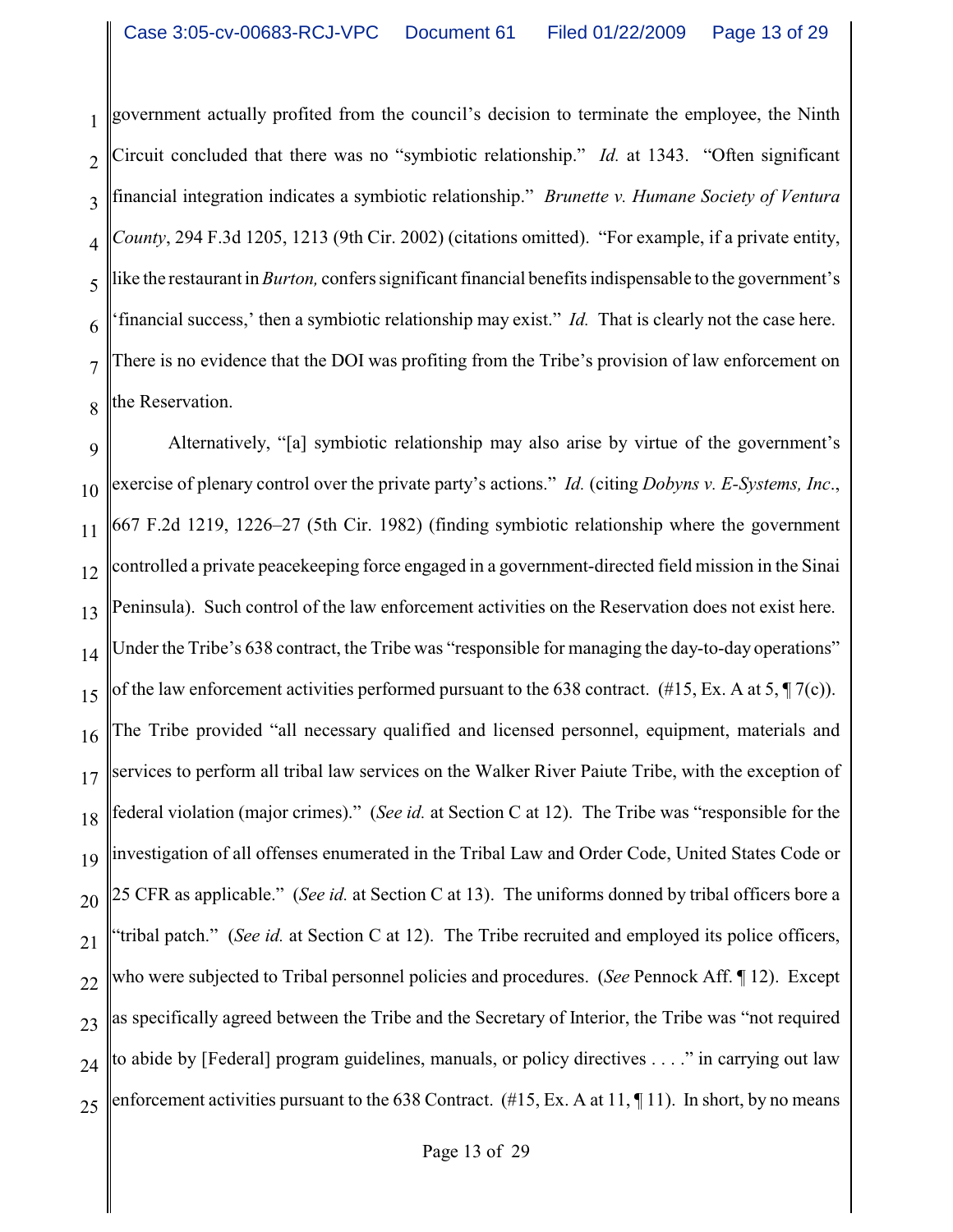1 2 3 did the federal government exercise plenary control over the Tribe's law enforcement activities and certainly had no intervention with the specific incident that occurred on July 15, 2004 on the Reservation.

4 5 6 7 8 9 10 11 12 13 14 15 Therefore, although the Tribe received considerable funds from the federal government and was required to comply with certain guidelines provided by the federal government in carrying out its responsibilities under the 638 contract, this evidence is insufficient to establish that the federal government and the Tribe had a symbiotic relationship. Furthermore, Plaintiff presented no evidence that Defendant was commissioned as a federal officer. 25 C.F.R. § 12.21(b) states that "[t]ribal law enforcement officers operating under a BIA contract or compact are not automaticallycommissioned as Federal officers; however, they may be commissioned on a case-by-case basis." Under a 638 contract, the BIA is authorized to delegate the responsibility of enforcing federal law on Indian lands to tribal police. *See Hopland Band of Pomo Indians v. Norton*, 324 F.Supp.2d 1067, 1068 (N.D. Cal. 2004). However, to do so, the BIA must approve and issue federal commissions called "special law enforcement commissions" or "SLECs" to individual tribal officers determined to be qualified on a case-by-case basis. *Id.*

16 17 18 19 20 21 22 23 24 At the time that Defendant was involved with the incident on July 15, 2004, he had only been employed with the Tribe's police force for three months. (*See* Valline Aff. ¶ 2). Plaintiff has presented no evidence that Chief Pennock submitted an application to the BIA for a SLEC for Defendant or that the BIA approved or issued a SLEC for Defendant. According to the Chairman of the Walker River Paiute Tribe, the Tribe's police officers were not cross-deputized by the federal government. (Reymus Aff., ¶ 14). Because 25 C.F.R. § 12.21(b) makes a distinction between tribal law enforcement officers who are commissioned as federal officers and those who are not, the Court is persuaded that noncommissioned tribal officers such as Defendant, especially when such officers are purely enforcing tribal law, are not acting under the color of federal law.

25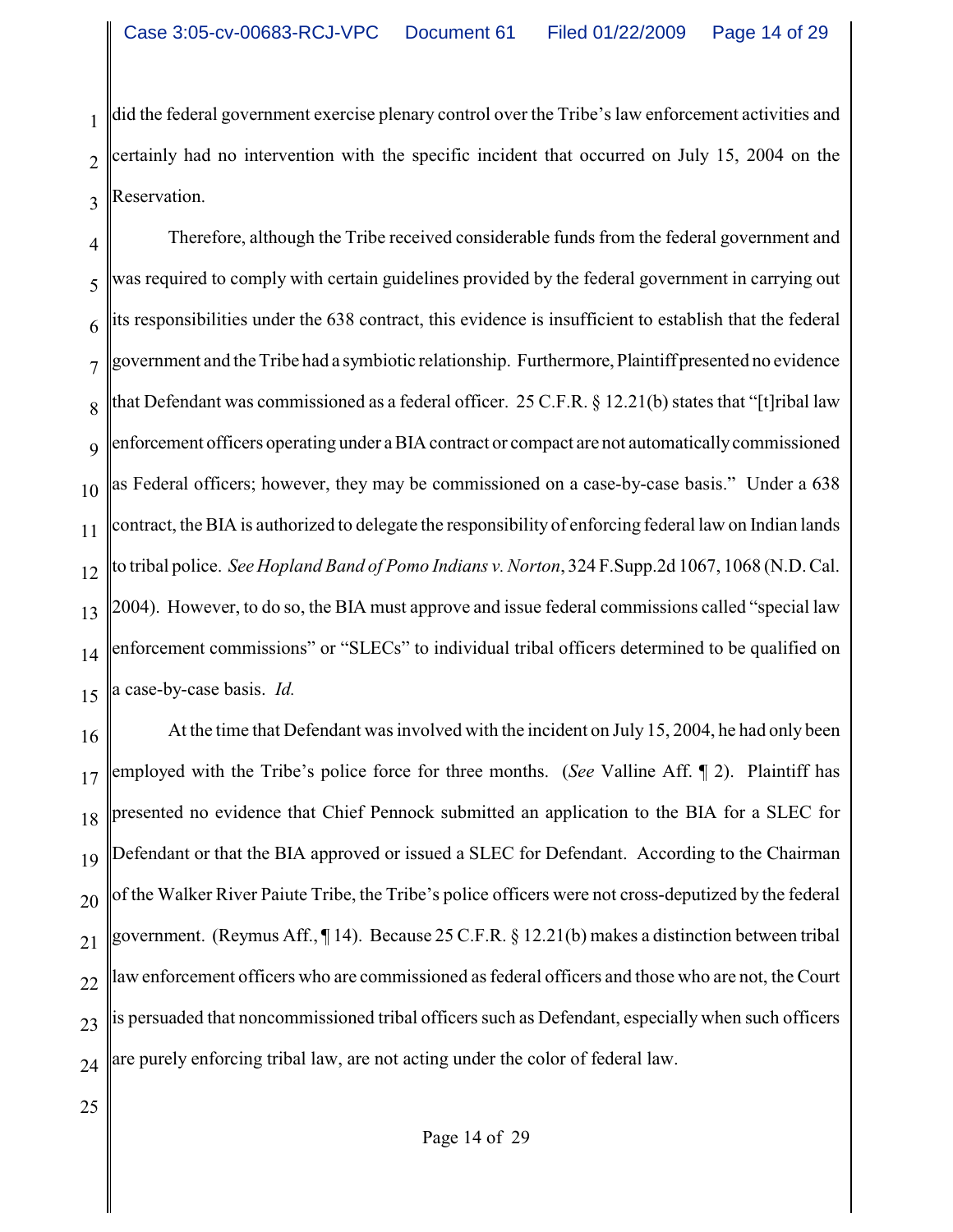1 2 3 4 5 6 7 8 Additionally, nothing in the ISDEAA, or in relevant case law, suggests that the mere existence of a 638 contract between the BIA and a tribe for the provision of law enforcement services automatically confers federal law enforcement authority upon the officers in tribal police departments. The overwhelming weight of the evidence presented establishes that Defendant was a tribal police officer. Defendant was attempting to enforce tribal law when his encounter with Plaintiff's son took place. Plaintiff has presented no evidence to establish that Defendant was commissioned as a federal officer or that Defendant routinely, or even sporadically, acted to enforce federal law. In sum, Defendant does not qualify as a federal actor for liability under *Bivens*.

9 10 11 12 13 14 15 16 17 18 19 20 21 At least one circuit agrees with this result. In *Dry v. United States*, 235 F.3d 1249 (10th Cir. 2000), Choctaw Nation Tribal officers arrested Native Americans on Choctaw land and charged them with numerous offenses in tribal court. *See id.* at 1251. The tribal members then filed suit against certain law enforcement personnel and asserted constitutional violations under *Bivens* in concert with FTCA claims. *See id.* The district court dismissed all claims against the tribal defendants, including their *Bivens* claims. *See id.* at 1255. On appeal, the Tenth Circuit affirmed the dismissal of the *Bivens* claims. The Tenth Circuit stressed that under *Bivens*, an individual has "a cause of action against a *federal official* in his individual capacity for damages arising out of the official's violation of the United States Constitution *under color of federal law or authority*." *Id*. (emphasis in original). The Tenth Circuit held that "the tribal defendants did not act as federal employees or agents, nor did they act under color of federal law." *Id.* Instead, the court concluded they were acting under the Tribe's inherent tribal sovereignty over its own members and stated that "Indian tribes have power to enforce their criminal laws against tribe members." *Id.* at 1254.

22

# **B. Federal Actor Under The Federal Tort Claims Act**

23 24 25 Plaintiff argues that because a tribal officer can qualify as a federal employee for purposes of the Federal Tort Claims Act ("FTCA"), then a tribal officer must qualify as a federal employee or actor for all purposes, including for purposes of liability in a *Bivens* cause of action. In 1988,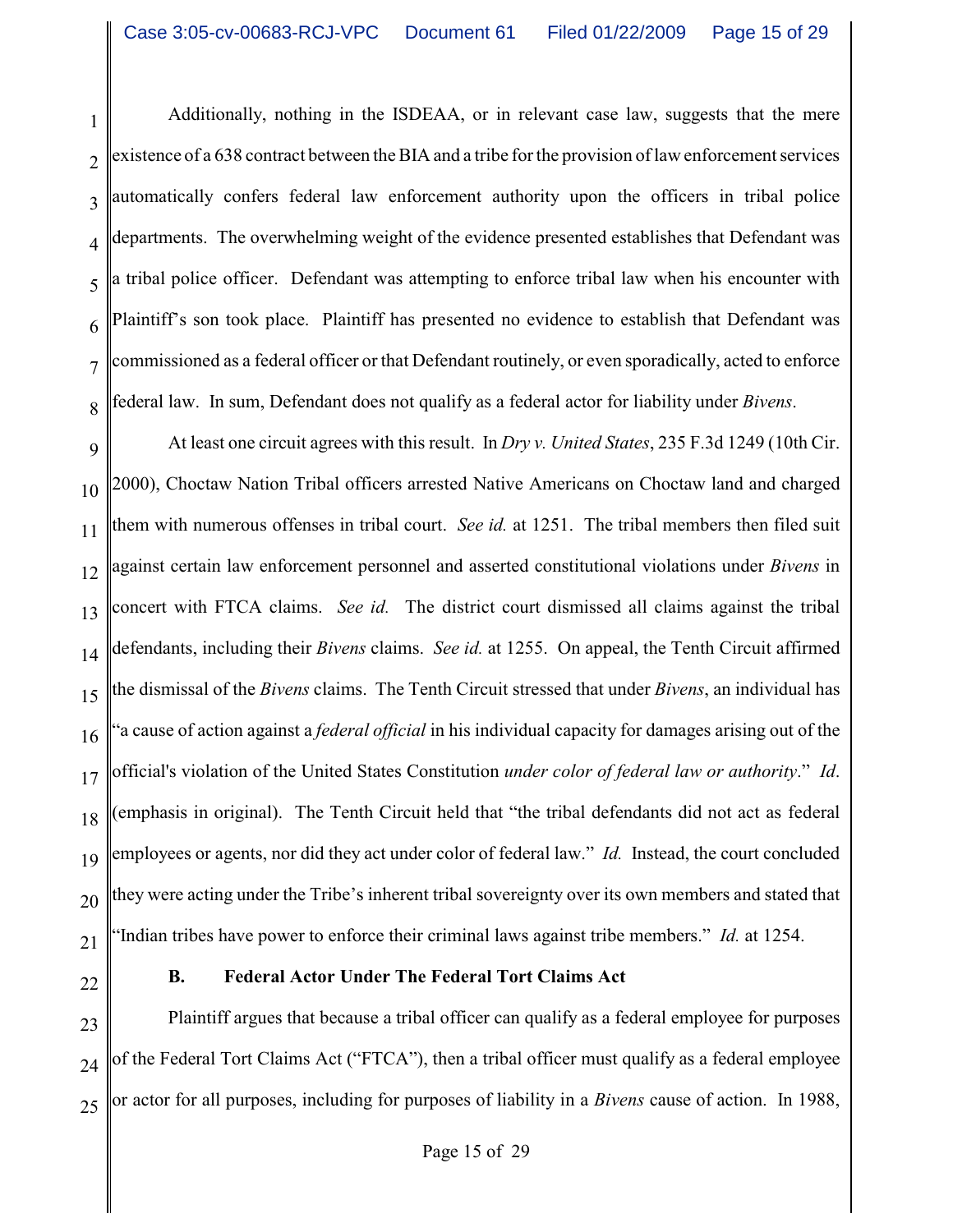1 2 3 4 5 6 7 Congress amended the ISDEAA to allow recovery under the FTCA for certain claims arising out of the performance of self-determination contracts. "Congress acknowledged that the tribal governments, when carrying out self-determination contracts, were performing a federal function and that a unique legal trust relationship existed between the tribal government and the federal government in these agreements. Because of this relationship, Congress concluded that the federal government must provide liability insurance to the tribal government for self-determination contracts." *FGS Constructors, Inc. v. Carlow*, 64 F.3d 1230, 1234 (8th Cir. 1995).

8 9 10 11 12 13 14 15 16 17 18 19 20 21 Nonetheless, the Ninth Circuit has rejected Plaintiff's argument. In *Snyder v. Navajo Nation*, 382 F.3d 892 (9th Cir. 2004), law enforcement officers of the Navajo Nation Division of Public Safety filed actions against both the Navajo Nation and the United States claiming violations of the Fair Labor Standards Act ("FLSA"), 29 U.S.C. §§ 201–219. *See id.* at 894. The Court of Appeals upheld the dismissal of the FLSA cause of action on the ground that the plaintiffs' cause of action was against the Navajo Nation, not the United States. *See id.* at 896. The plaintiffs argued that they were employees of the federal government, and could appropriately bring an FLSA claim against the United States, because they were considered employees for purposes of the FTCA. The Ninth Circuit rejected their argument that the FTCA's qualification of them as federal employees "means they are employees of the BIA for all purposes," including for purposes of the FLSA. *Id*. at 897. The Ninth Circuit concluded that Congress "did not intend section 314 to provide a remedy against the United States in civil actions unrelated to the FTCA." *Id.* Similarly, a *Bivens* cause of action is not an FTCA cause of action. Hence, the FTCA's definition of tribal officers as federal employees does not automatically qualify tribal officers as federal employees or actors for purposes of *Bivens*.

22 23 24 25 Plaintiff's argument must fail for another reason. Although Congress amended ISDEAA to allow recovery under the FTCA for certain claims arising out of performance of self-determination contracts, courts have held that the qualification of a tribal employee as a federal employee or actor under the FTCA is limited. In *Dry*, the Tenth Circuit also held that the United States could not be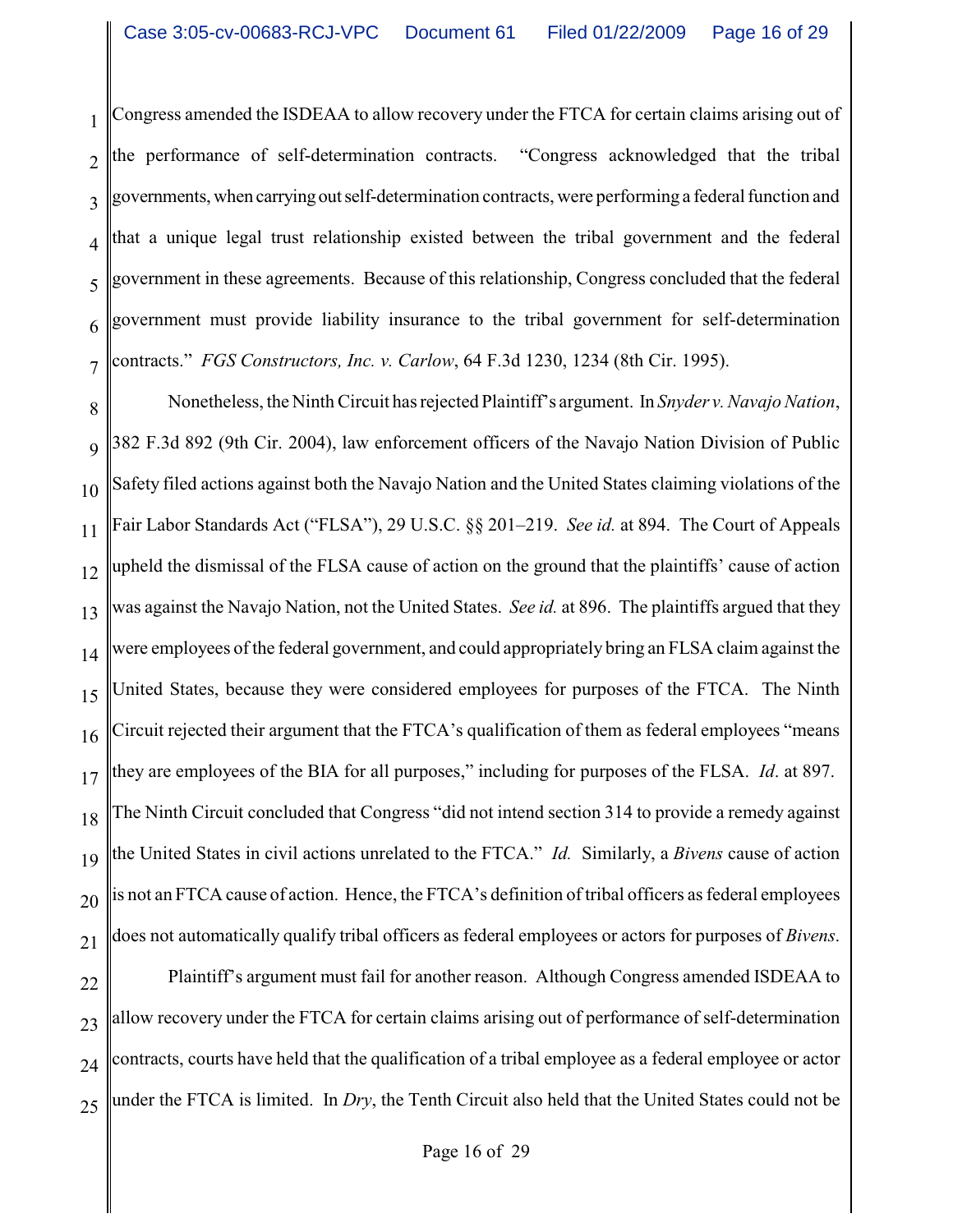1 2 3 4 5 6 7 8 liable for the tribal defendants' actions under the FTCA. The FTCA allows injured persons to sue for certain torts committed by federal employees while acting within the scope of their office or employment. *See* 28 U.S.C. § 1346. "The purpose of the [FTCA] is to provide a remedy to citizens injured by governmental negligence in circumstances in which the same act of negligence would impose liability under state law, but for governmental immunity." *Kearney v. United States*, 815 F.2d 535, 536 (9th Cir. 1986). The FTCA contains some exceptions to the waiver of sovereign immunity. 28 U.S.C.  $\S$  2680. Under the intentional torts exception, the FTCA bars any claim arising out of assault, battery, false imprisonment, or false arrest.

9 10 11 12 13 14 15 16 17 18 19 20 21 22 However, there is an "exception to the exception." *Tekle v. U.S.*, 511 F.3d 839, 851 n.9 (9th Cir. 2007). The FTCA does not bar a claim against the United States for intentional torts such as assault and batterywhere the perpetrator is an investigative or law enforcement officer. Thus, under the intentional torts exception to the FTCA, the general waiver of sovereign immunity effected by the Act only extends to suits for intentional torts such as "assault [and] battery, false imprisonment, false arrest, malicious prosecution, [and] abuse of process" if the conduct of "investigative or law enforcement officers of the United States Government" is involved. 28 U.S.C. § 2680(h). If an intentional tort is committed by one who is not an investigative or law enforcement officer, then sovereign immunity is not waived. An "investigative or law enforcement officer" is defined as "any officer of the United States who is empowered by law to execute searches, to seize evidence, or to make arrests for violations of Federal law." 28 U.S.C. § 2680(h). In *Dry*, the Tenth Circuit held that because the tribal defendants were acting under authority inherent to the Tribe's sovereignty (*i.e*., enforcing tribal criminal laws against tribal members), they were not investigative or law enforcement officers for purposes of the FTCA. 235 F.3d at 1258.

23 24 25 The district courts of the Tenth Circuit have followed *Dry*. In *Trujillo v. United States*, 313 F.Supp.2d 1146 (D.N.M. 2003), three Isleta Tribal Police officers responded to a call from the plaintiff Erlinda Trujillo, the estranged spouse of Robert Trujillo, Sr., requesting that law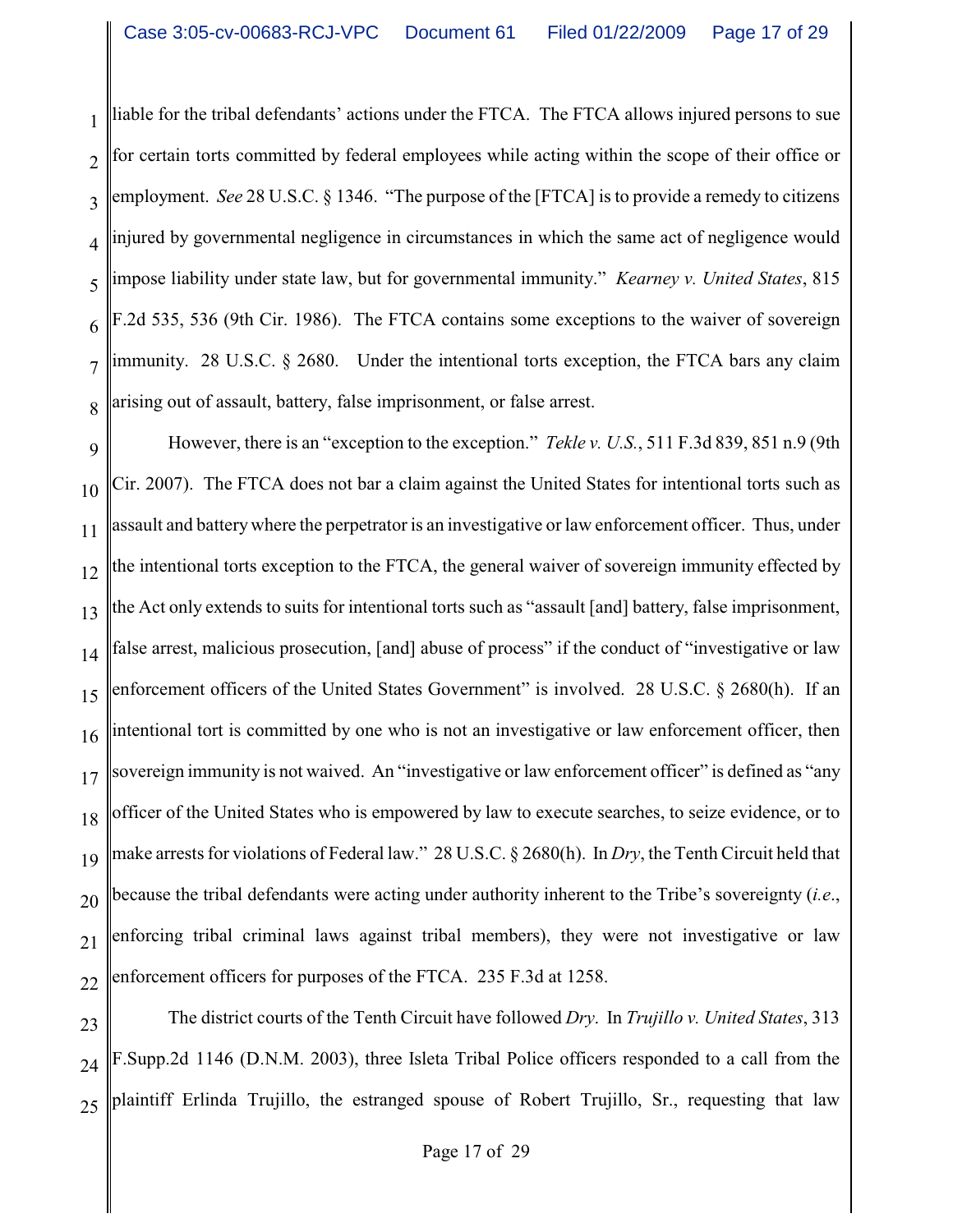1 2 3 4 enforcement officers come to her residence located on the Pueblo because she believed that her ex-spouse was intoxicated and should not have the children. *See id.* at 1148. The officers took custody of the two minor children and attempted to arrest Mr. Trujillo. The Trujillos later filed an FTCA claim, alleging that the three officers physically attacked and beat Mr. Trujillo.

5 6 7 8 9 10 11 12 13 14 15 16 17 18 Despite the existence of a 638 contract with the BIA, the district court concluded that the tribal officers were not "law enforcement officers" of the United States for purposes of the FTCA. *See id.* at 1151. The district court noted that "[n]othing in the ISDEAA, or in relevant case law, suggests that the mere existence of a Public Law 93-638 contract between BIA and a tribe for the provision of law enforcement services automaticallyconfers federal law enforcement authorityupon the officers in tribal police departments." *Id.* It further determined that "[a]bsent the power to enforce federal law, tribal officers are not federal investigative or law enforcement officers." *Id.* To determine whether the tribal officers were United States law enforcement officers for purposes of the FTCA, the court noted that the answer depended on "the particular contract under which the services are carried out." *Id*. In particular, the court observed that under the '638 contract, only tribal officers who received special law enforcement commissions could assist the BIA in enforcing applicable federal criminal statutes and that none of the tribal defendants had received such commissions. *See id.* at 1151. *See also*, *Vallo v. United States*, 298 F.Supp.2d 1231 (D.N.M. 2003) (finding that officer was not a federal officer and that the *Dry* decision compelled dismissal).

19 20 21 22 23 24 25 The Fifth Circuit has agreed with the status of tribal officers under the FTCA. In *Hebert v. U.S.*, 438 F.3d 483 (5th Cir. 2006), a tribal police officer, Wirick, responded to a domestic dispute between two non-Indians at a casino on tribal land. *See id.* at 484. One of the non-Indians, Hebert, failed to comply with the officer's instruction and a confrontation occurred that resulted in Hebert being injured. *See id.* Hebert filed a FTCA cause of action. In *Hebert*, the Tribe had a 638 contract with the BIA. In fact, in *Hebert*, unlike the present case, the Fifth Circuit observed that the BIA had signed a Deputation Agreement with the Chitimacha Police Department in which the BIA agreed to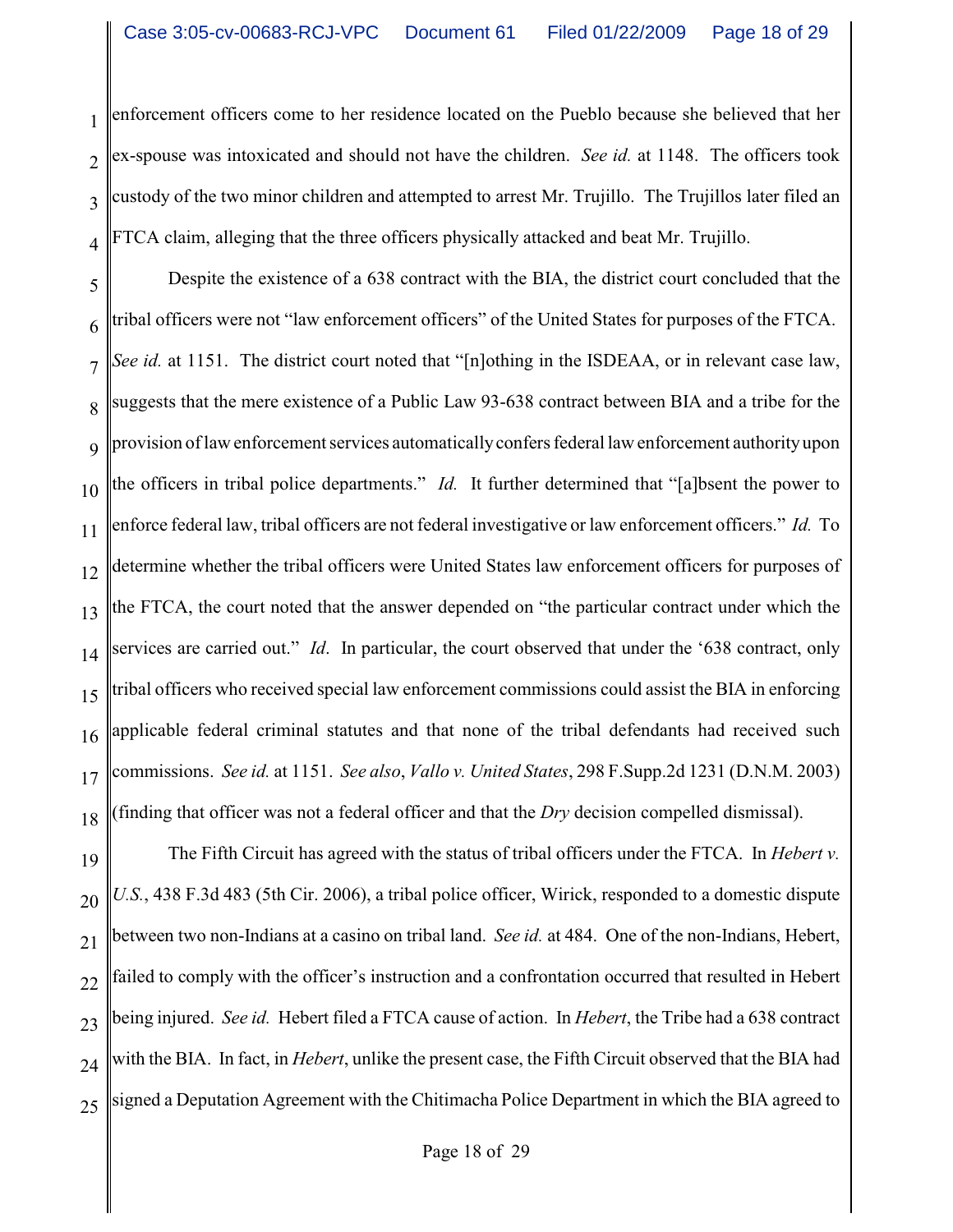1 2 and did issue a SLEC to Wirick, one of the tribal defendants, cross-deputizing him as a BIA law enforcement officer. *See id.* at 483.

3 4 5 6 7 8 9 10 11 12 Nonetheless, the Fifth Circuit concluded that neither Wirick nor his chief acted within the scope of federal employment in order for FTCA coverage to attach to Hebert's FTCA claim because "[n]either Wirick nor Vidallia were employed as Bureau of Indian Affairs law enforcement officers or special agents, nor were they acting in accordance with any special commission to assist the Bureau of Indian Affairs with providing law enforcement services." *Id.* at 487. In sum, the record failed to show that the defendants were actually enforcing federal law when they arrested the plaintiff. *See id.* As a result, the Fifth Circuit held that the tribal officers were not acting under the color of federal law, could not be considered "investigative or law enforcement officers of the United States government" for purposes of the FTCA, and the United States had not waived sovereign immunityto be sued for indemnification under the FTCA for the plaintiff's assault and batteryclaim.

13 14 15 16 17 18 19 20 21 22 23 24 25 District courts of the Eighth Circuit have arrived at a similar conclusion. In *LaVallie v. U.S.*, 396 F.Supp.2d 1082 (D.N.D. 2005), the plaintiff LaVallie filed an FTCA suit against tribal officer William Ebarb for Ebarb's alleged use of excessive force when arresting LaVallie. *See id.* at 1083. In *LaVallie*, the Tribe had a 638 contract with the BIA, which the district court did not find sufficient. *See id.* at 1085. In fact, the United States acknowledged that tribal officers and the BIA worked closely together and that the BIA even provided "direct supervision" for tribal officers and that tribal officers would be trained at the BIA Police Academy. *See id.* at 1086. However, at the time of the alleged assault, Officer Ebarb was attempting to enforce tribal law and LaVallie was ultimately arrested and charged with a variety of tribal offenses. *See id.* As a result, the district court concluded that Officer Ebarb was acting as a tribal police officer and that he did not qualify as a federal officer under the FTCA. *See id. See also, Locke v. United States*, 215 F.Supp.2d 1033(D.S.D. 2002) (concluding that despite federal funding to tribe under 638 contract, the tribal officer was not a "federal law enforcement officer" for purposes of the FTCA), aff'd, *Locke v. United*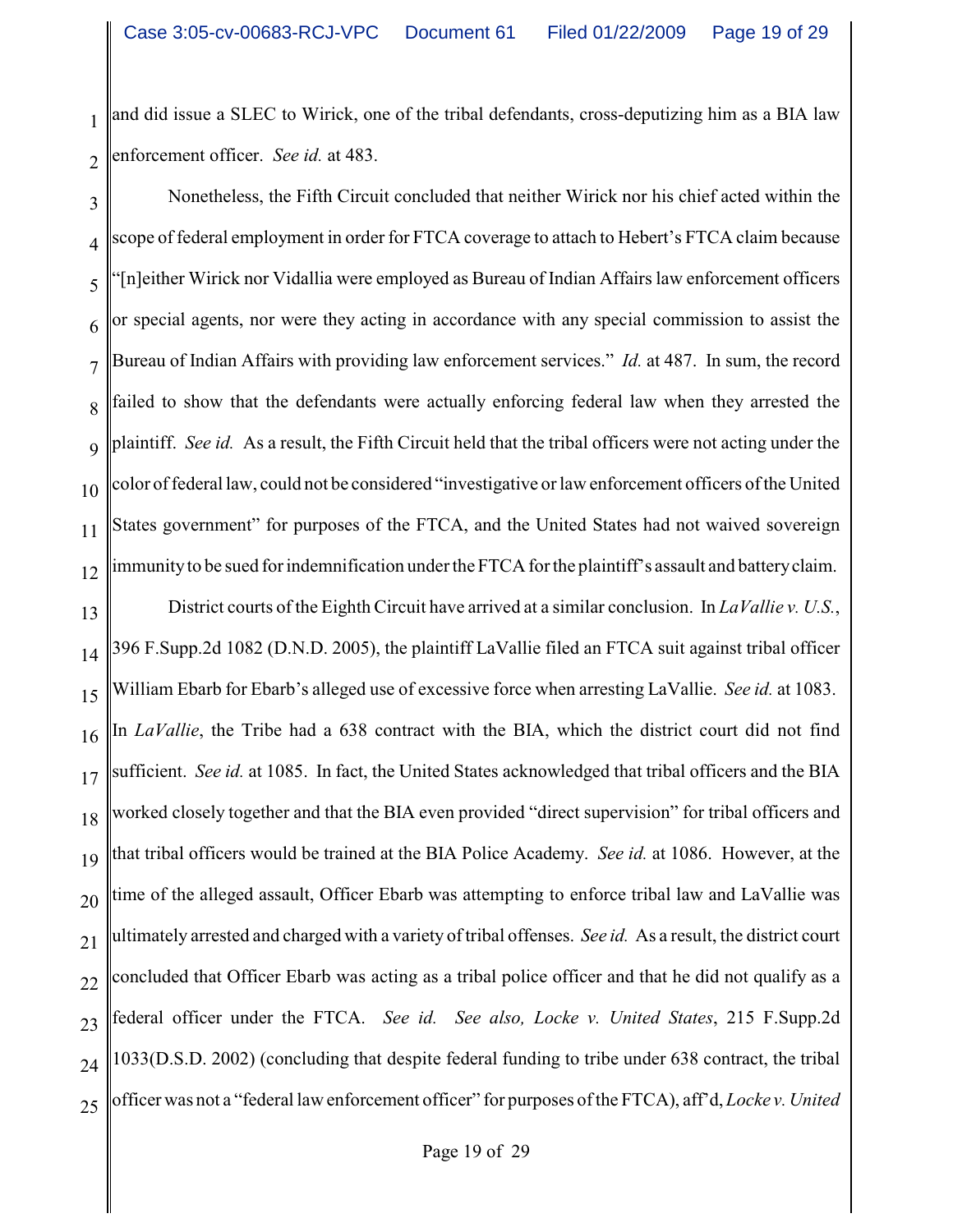1 2 3 *States*, 63 Fed.Appx. 971, 2003 WL 21212167 (8th Cir. 2003) (unpublished, per curiam opinion affirming a lower court finding that the officer in question was not acting as a federal law enforcement officer).

4 5 6 7 8 9 10 11 12 13 14 15 16 17 One district court in the Ninth Circuit agrees with the courts of the Fifth, Eighth, and Tenth Circuits. In *Washakie v. U.S.*, No. CV-05-462, 2006 WL 2938854 (D.Idaho Oct. 13, 2006), the plaintiff Oren Washakie filed an FTCA suit, alleging that he was assaulted while in the Fort Hall Jail by officers of the Fort Hall Police Department. Relying upon *Dry* and *Hebert*, the court used a two-part legal analysis to evaluate whether a tribal officer constitutes a federal law enforcement officer under the FTCA: "First, a tribal police officer must be certified as a federal law enforcement officer for that officer to come under § 2680(h). Second, the tribal officer must have acted under color of federal law at the time of the alleged tort." *Id.* at \*4. Because the evidence demonstrated that the tribal officers had not been certified by the BIA, the district court held that they were not 'investigative or law enforcement officers of the United Stated Government" under 28 U.S.C. § 2680(h). *Id. See also, Cabazon Band of Mission Indians v. Smith*, 388 F.3d 691, 695–96 (9th Cir. 2004) (observing that tribal police officers who have received SLECs from the BIA pursuant to a Deputation Agreement with the BIA "are treated as federal employees under the Federal Tort Claims Act.").

18 19 20 21 22 23 24 25 Similarly, in the present case, there is no evidence that Defendant was certified or had received a special commission from the BIA. Evidently, not all tribal officers working for a tribe with a 638 contract are required to have SLECs. *See Bob v. U.S.*, No. Civ. 07-50682008 WL 818499, at \*2 (D.S.D. Mar. 26, 2008) (holding that even though tribal defendants may be considered federal employees under theFTCA, theywere not federal "investigative or law enforcement officers" in light of government's affidavit stating that none of the tribal officers involved in the disputed incident had held the special law enforcement commission from the BIA pursuant to 25 C.F.R. § 12.21(b)). Additionally, Defendant was enforcing the Tribe's laws against the Tribe's members.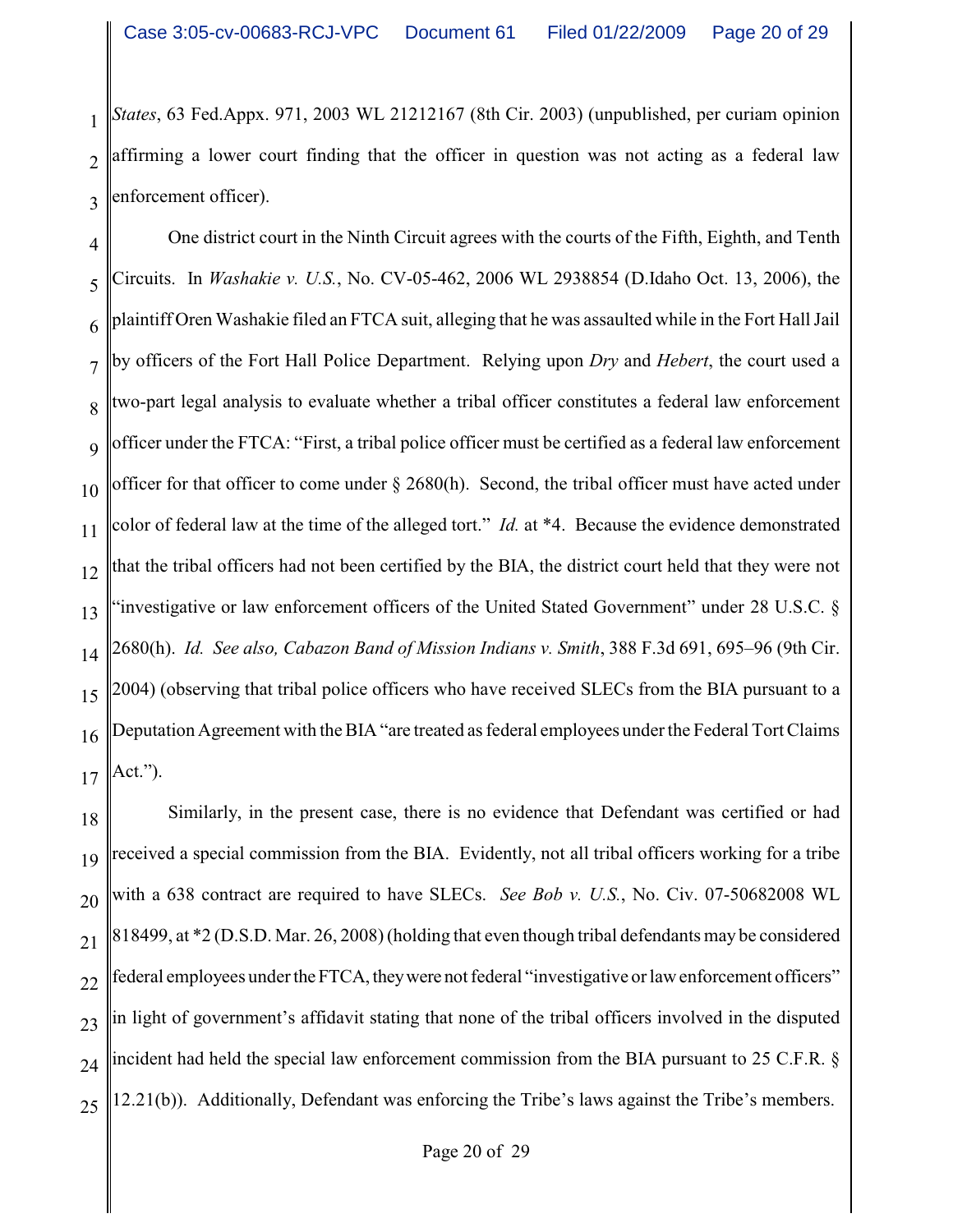1 2 As a result, Defendant would not qualify as an investigative or law enforcement officer of the United States Government under 28 U.S.C. § 2680(h).

3 4 5 6 7 8 9 10 11 12 A tribal officer is only considered to be a federal employee for FTCA purposes "[w]hile acting under authority granted by the Secretary [of the Interior]" (*see* 25 U.S.C. § 2804(f)) and a tribal officer is not acting in such capacity when he is enforcing tribal (not federal) law and is doing so without having received a SLEC from the BIA. Thus, Plaintiff's argument fails. In fact, the considerable case law declining to find a tribal officer to be a federal investigative or law enforcement officer under 28 U.S.C. § 2680(h) further bolsters the Court's position that such a tribal officer (at least a tribal officer who does not have a SLEC and is enforcing tribal law) cannot be considered a federal actor for purposes of *Bivens*. The Court's position is also strengthened by Congress's instruction that courts interpret self-determination contracts liberally to benefit Indian contractors. *See* 25 U.S.C. § 450l (c) (Section 1 "Purpose"). (*See also*, #15, Ex. A at 5).

13

## **C. Extension of** *Bivens*

14 15 16 17 18 19 20 21 22 23 24 25 The Court's holding is buttressed by the U.S. Supreme Court's position to "respond[] cautiously to suggestions that *Bivens* remedies be extended into new contexts." *Correctional Services Corp. v. Malesko*, 534 U.S. 61, 68 (2001). Such caution is prudent considering that "[a] *Bivens* cause of action is implied without any express congressional authority whatsoever." *Holly v. Scott*, 434 F.3d 287, 289 (4th Cir. 2006). Since *Bivens*, the Supreme Court has recognized the existence of an implied damages remedy in only two other circumstances. *See Malesko*, 534 U.S. at 61 ("In [over] 30 years of *Bivens* jurisprudence [the Court has] extended its holding only twice."). The Court noted that it first extended *Bivens* to a plaintiff's claim for money damages against a former employer (member of U.S. Congress) for violations of the Due Process clause in *Davis v. Passman*, 442 U.S. 228 (1979). The Court emphasized that there were no alternative forms of judicial relief for *Davis*, who, like *Bivens*, was limited to "damages or nothing." *Id*. at 245 Approximately one year later, in *Carlson v. Green*, 446 U.S. 14 (1980), the Supreme Court held that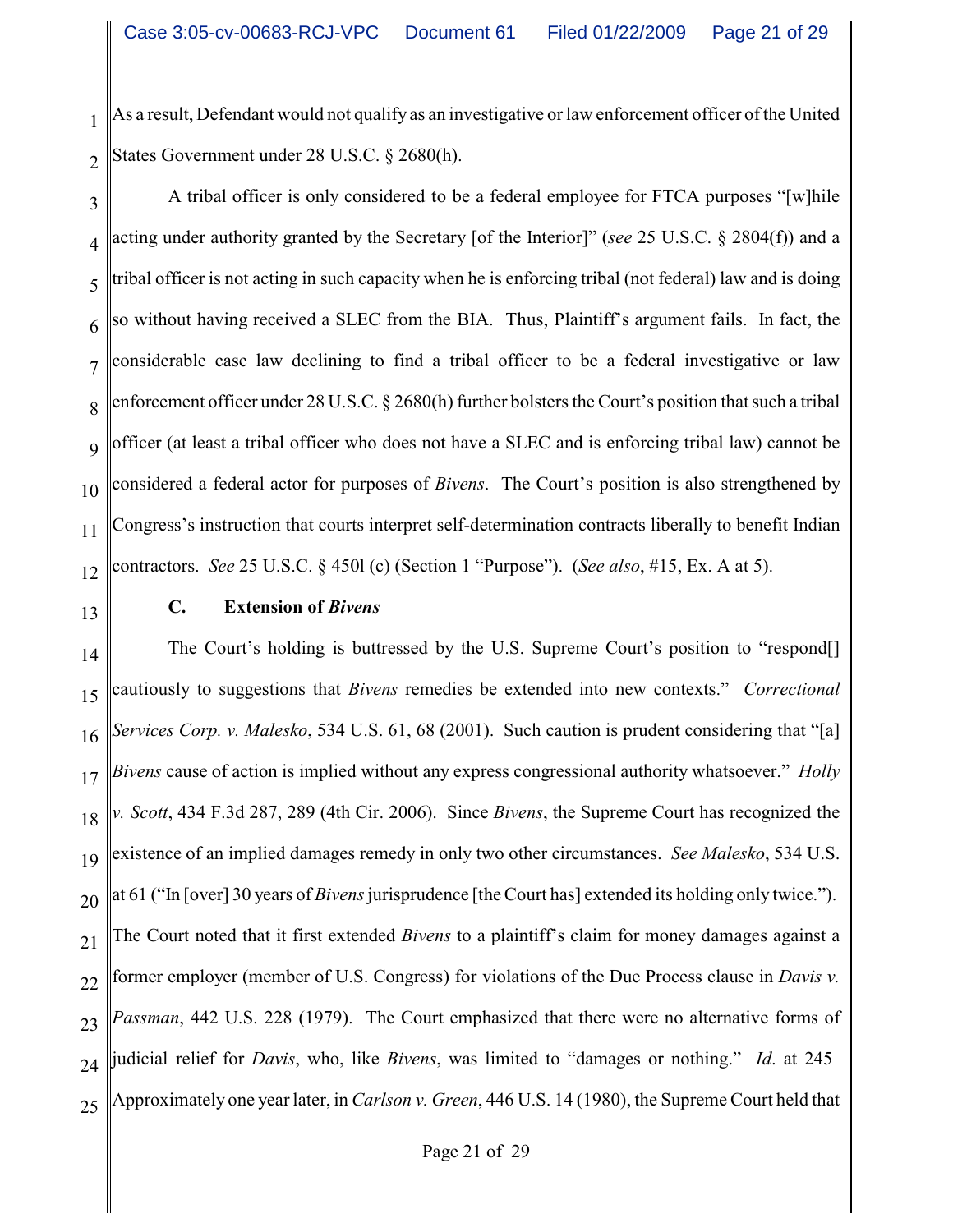1 2 3 4 federal prison officials could be sued for violations of the Eighth Amendment's prohibition on cruel and unusual punishment, notwithstanding the availability of a claim under the FTCA against the United States. The Court reasoned that the threat of suit against the United States was insufficient to deter the unconstitutional acts of individuals. *See id.* at 21.

5 6 7 8 9 10 11 12 13 14 15 16 Since *Davis* and *Carlson*, however, the Supreme Court consistently has declined to extend *Bivens* liability "to new contexts or new categories of defendants." *Malesko*, 534 U.S. at 68. For example, in *Bush v. Lucas*, 462 U.S. 367, 390 (1983), the Supreme Court refused to create an implied *Bivens* remedy against government officials for a First Amendment violation in the federal employment context, holding that the "administrative review mechanisms crafted by Congress provided meaningful redress," foreclosing "the need to fashion a new, judicially crafted cause of action." *Id.* (recognizing in *Bush* Congress's institutional competence in crafting appropriate relief as special factor counseling hesitation). *See also, Malesko,* 534 U.S. at 524 (Scalia, J., concurring) (stating that "*Bivens* is a relic of the heady days in which this Court assumed common-law powers to create causes of action-decreeing them to be 'implied' by the mere existence of a statutory or constitutional prohibition" and that he would "limit *Bivens* and its two follow-on cases [*Davis v. Passman* and *Carlson v. Green*] to the precise circumstances that they involved.").

17 18 19 20 21 22 23 24 25 In *Holly v. Scott*, 434 F.3d 287 (4th Cir. 2006), cert. denied, 547 U.S. 1168 (2006), a federal inmate filed a *Bivens* action alleging that prison officials, who were employees of a privately run facility in North Carolina operated by GEO Group, Inc. under contract with the federal Bureau of Prisons, did not properly treat his diabetes and that he was punished when he attempted to obtain medical treatment. *See id.* at 288–89. The Fourth Circuit held that the purpose of *Bivens* was to deter individual "federal officers" from committing constitutional violations and that employees of a private corporation under contract with the federal government were not "federal officials, federal employees, or even independent contractors in the service of the federal government. Instead, they are employed by GEO, a private corporation." *Id*. at 292. The Court emphasized that in the context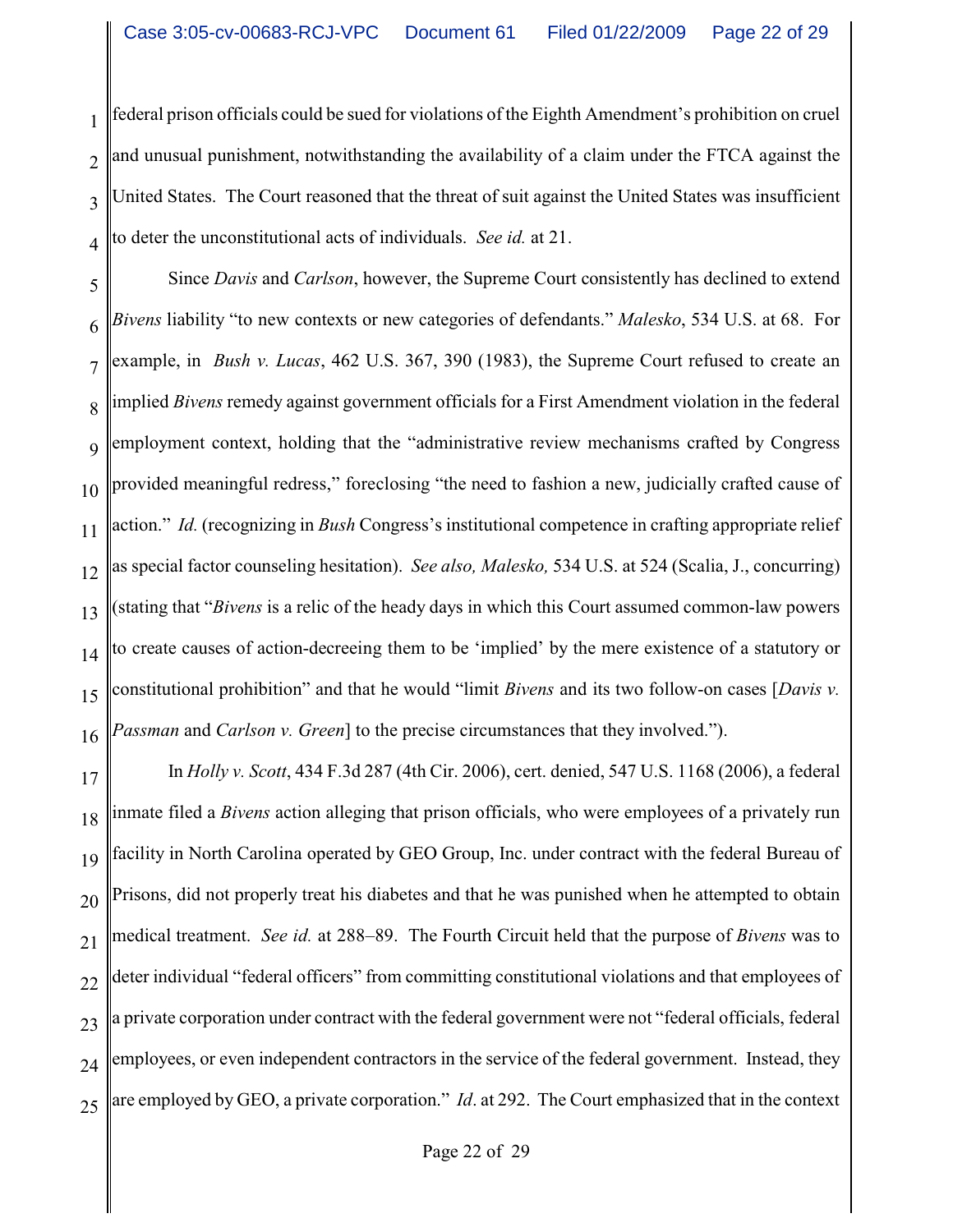1 2 3 4 5 6 7 of constitutional claims raised under 42 U.S.C. § 1983, courts have insisted that as a prerequisite to liability, the "conduct allegedly causing the deprivation of a federal right be fairly attributable to the state." *Id*. (quoting *Lugar v. Edmondson Oil Co.*, 457 U.S. 922, 937 (1982)). There was no suggestion in *Holly*, however, "that the federal government [had] any stake, financial or otherwise, in GEO. Nor [was] there any suggestion that federal policy played in a part in defendants alleged failure to provide adequate medical care, or that defendants colluded with federal officials in making the relevant decisions." *Id.*

8 9 10 11 12 13 The Fourth Circuit expressed its reluctance to extend *Bivens* on the basis that "*Bivens* . . . is a judicial creation" without legislative sanction. *Id.* As such, the Court noted that the "danger of federal court's failing to 'respect the limits of their own power' [ ] increases exponentially" with the extension of *Bivens*to such circumstances. *Id.* The Court also recognized the availability of superior causes of action available to plaintiff under the state law of negligence and concluded that the extension of a judicially implied remedy was therefore inappropriate. *See id.* at 295–296.

14 15 16 17 18 19 20 21 The Ninth Circuit has similarly recognized *Bivens*to be a limited remedy. *Castaneda v. U.S.*, 546 F.3d 682, 688 (9th Cir. 2008). A *Bivens*remedy will not lie "in the presence of 'special factors' which militate against a direct recovery remedy." *Id.* For example, "[t]he presence of a deliberately crafted statutory remedial system is one 'special factor' that precludes a *Bivens* remedy." *Id.* at 700 (quoting *Moore v. Glickman*, 113 F.3d 988, 991 (9th Cir. 1997)). Also, the unique nature and structure of the military has been determined to be a special factor prohibiting a *Bivens* action by military personnel for constitutional violations committed by their superiors. *See Chappell v. Wallace*, 462 U.S. 296, 304 (1983).

22 23 24 25 Similarly, in the present case, the Court finds that allowing a *Bivens* action against a tribal law enforcement officer solely on the basis of the an Indian tribe having a 638 contract with the BIA implicates the tribe's inherent sovereignty, which constitutes a special factor militating against extending *Bivens* to this new context. As explained above, the Supreme Court has "repeatedly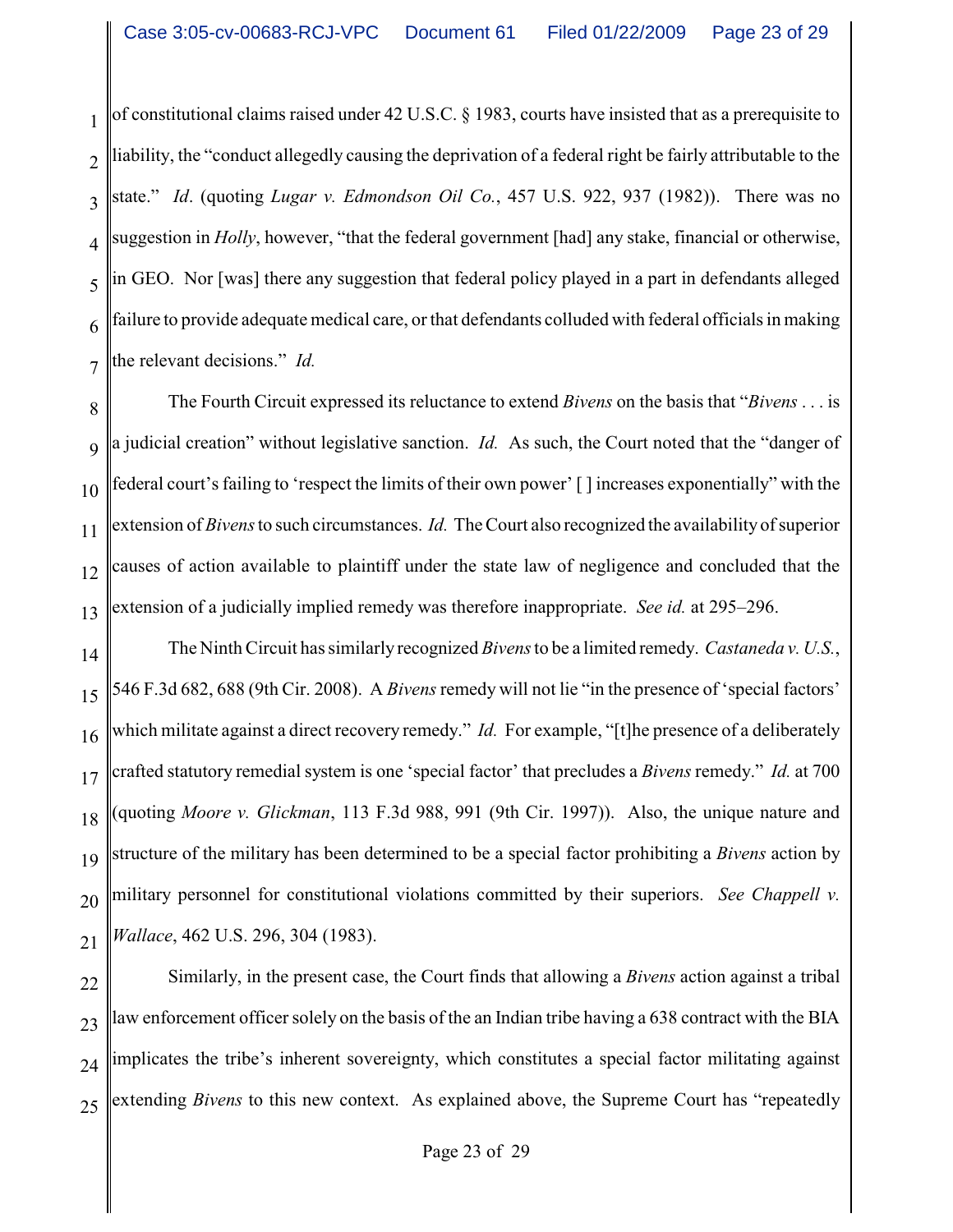1 2 3 4 5 6 7 8 9 10 11 recognized the Federal Government's longstanding policy of encouraging tribal self-government." *Iowa Mut. Ins. Co.,* 480 U.S. at 14. Given the facts of the present case—a tribal law enforcement officer enforcing tribal law against a tribe member on tribal territory—the extension of *Bivens*to this particular context has dangerousimplicationsfor disrupting the long-recognized boundaries between the sovereignty of the United States and that of Indian tribes and disregarding Indian tribes' inherent right of self-government. In light of these special considerations touching upon an Indian's tribe's sovereignty, the creation of a private right of action against tribal law enforcement officers for civil rights violations committed in the course of conducting tribal business is a decision more appropriately left to legislative judgment. *See Sosa v. Alvarez-Machainm*, 542 U.S. 692, 727 (2004) (The Supreme Court "has recently and repeatedly said that a decision to create a private right of action is one better left to legislative judgment in the great majority of cases." (citations omitted)).

12 13 14 15 16 17 18 19 A related factor that causes this Court pause in extending *Bivens* to this context is the possibility of an alternate remedial system in the tribal courts. The Indian Civil Rights Act ("ICRA) was passed with the declared purpose "to secur[e] for the American Indian the broad constitutional rights afforded to other Americans." *Santa Clara Pueblo v. Martinez*, 436 U.S. 49, 61 (1978). The ICRA imposes "restrictions upon tribal governments similar, but not identical, to those embodied in the Bill of Rights and the Fourteenth Amendment." *Id.* at 57. Section 1302 of the ICRA incorporates many of the same rights as found in the Bill of Rights, including the First and Fourth Amendment rights. Specifically, section 1302 states the following:

20

25

No Indian tribe in exercising powers of self-government shall--

21 22 (1) make or enforce any law prohibiting the free exercise of religion, or abridging the freedom of speech, or of the press, or the right of the people peaceably to assemble and to petition for a redress of grievances;

23 24 (2) violate the right of the people to be secure in their persons, houses, papers, and effects against unreasonable search and seizures, nor issue warrants, but upon probable cause, supported by oath or affirmation, and particularly describing the place to be searched and the person or thing to be seized.

Page 24 of 29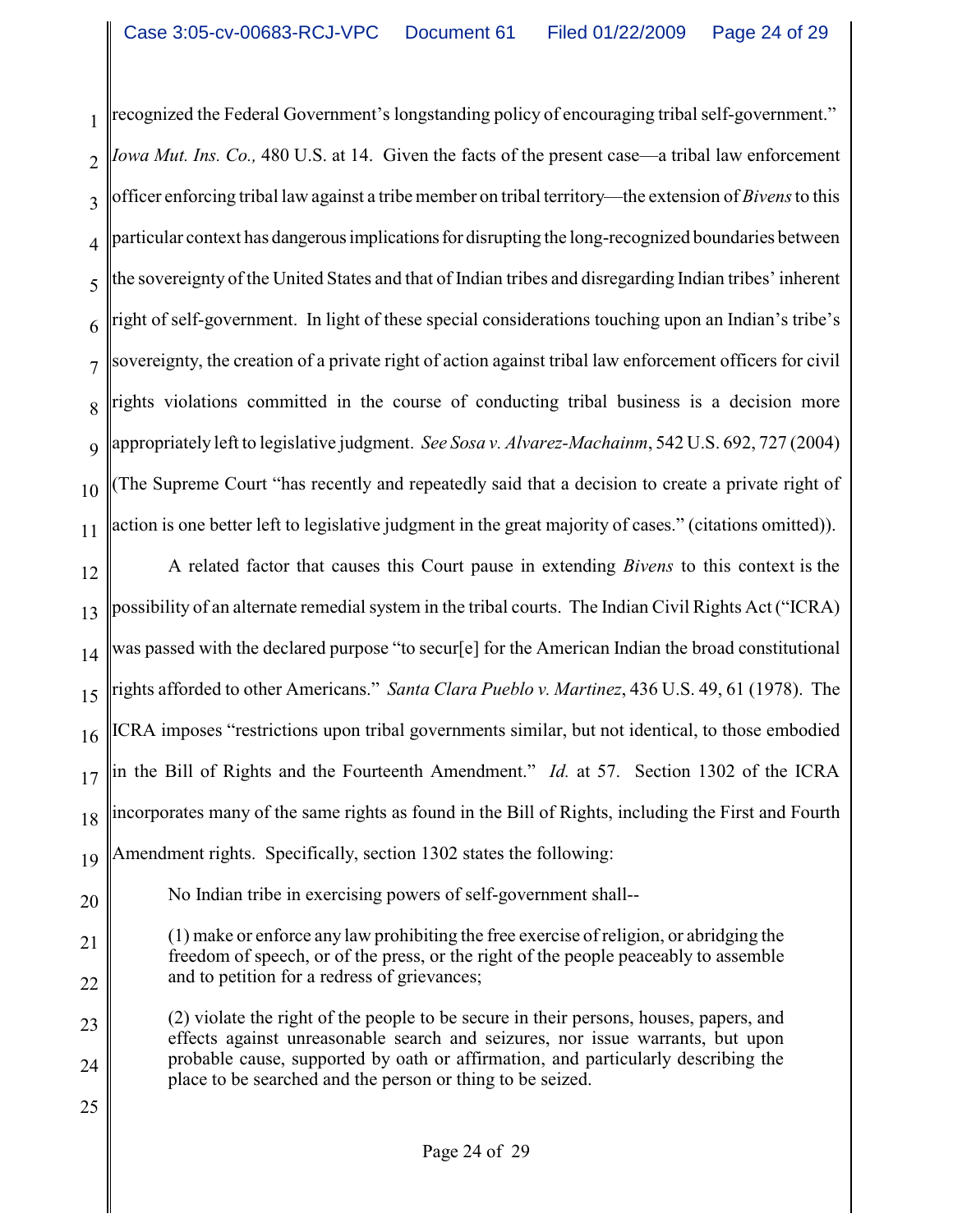1 2 3 4 25 U.S.C. § 1302(1) and (2). "Tribal forums are available to vindicate rights created by the ICRA tribal courts have repeatedly been recognized as appropriate forums for the exclusive adjudication of disputes affecting important personal and property interests of both Indians and non-Indians." *Santa Clara Pueblo,* 436 U.S. at 65.

5 6 7 8 9 10 11 12 13 14 15 16 17 18 19 20 21 22 The Court is not in a position to determine the remedies available to Plaintiff in the Walker River Paiute Tribe's courts. Nonetheless, the ICRA does provide protections analogous to the First and Fourth Amendments, and Plaintiff could possibly have a private cause of action against Defendant for violating these provisions. *See, e.g., Gourd v. Robertson*, 28 Indian L. Rep. 6047, 6048 (Spirit Lake Tribal Ct. 2001) (holding that plaintiff could recover damages on ICRA claim against general manager of tribal casino if plaintiff showed that the defendant "violated a clearly-established right of the plaintiff"); *Johnson v. Navajo Nation*, 14 Indian L. Rep. 6037, 6040 (Nav. Sup. Ct. 1987) (stating that "[t]he Navajo courts have always been available for the enforcement of civil rights created by the ICRA and the Navajo Bill of Rights" and noting that the Navajo Nation has enacted laws permitting suit against tribal officials for acting outside the scope of their authority). The availability of obtaining relief in a tribal court clearly does not constitute an alternative remedy that Congress has explicitly declared to be a substitute for recovery under *Bivens* and that is equally effective (*see Castaneda,* 546 F.3d at 688), but the possibility of seeking relief in a matter over which the tribal courts may have jurisdiction goes to the Tribe's sovereignty, a factor that causes the Court hesitation in extending *Bivens* here. *See Iowa Mut. Ins. Co.,* 480 U.S. at 15 (stating that "[t]ribal courts play a vital role in tribal self-government" and that "[a] federal court's exercise of jurisdiction over matters relating to reservation affairs can also impair the authority of tribal courts.").

23 24 25 During oral argument, Plaintiff's attorney, without citing any authority, instructed the Court that Plaintiff filed her cause of action against Defendant in the first instance in federal court because Defendant, being a non-Indian, would certainly have been able to dismiss any cause of action on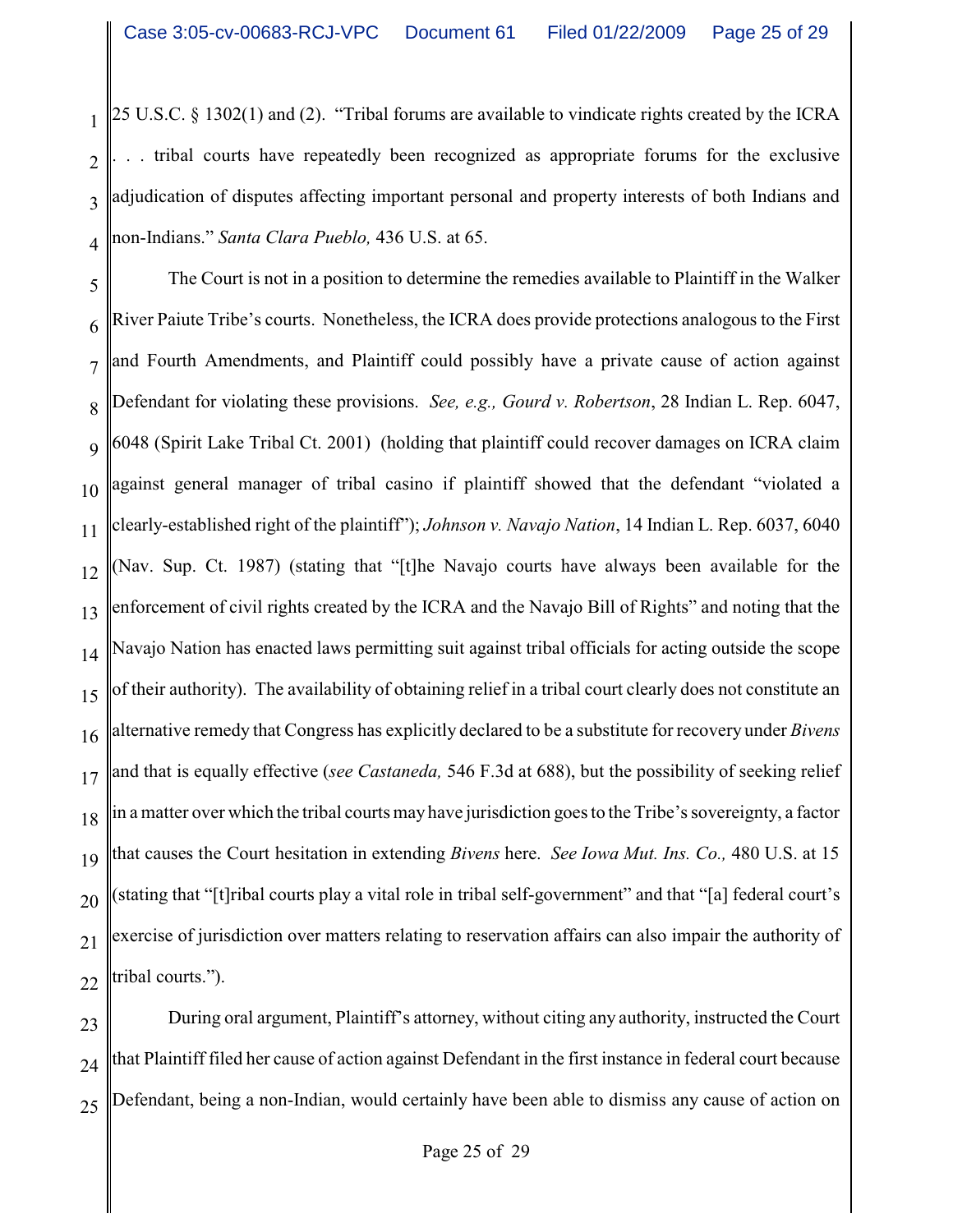1 2 personal jurisdiction grounds. It is not entirely clear, however, that the Tribe's courts could not exercise jurisdiction over an ICRA or tort cause of action against Defendant, even if a non-Indian.

3 4 5 6 7 8 "[T]he leading case on tribal civil jurisdiction over non-Indians" is *Montana v. United States*, 450 U.S. 544 (1981). *FMC v. Shoshone- Bannock Tribes*, 905 F.2d 1311, 1314 (9th Cir. 1990). In *Montana*, the Supreme Court rejected tribal authority to regulate nonmembers' activities on land over which the tribe could not assert a landowner's right to occupy and exclude. *See Montana*, 450 U.S. at 557, 564. In *Montana*, the Supreme Court specifically addressed the reach of tribal civil jurisdiction over non-Indian parties and found that:

the Indian tribes retain their inherent power to determine tribal membership, to regulate domestic relations among members, and to prescribe rules of inheritance for members. But exercise of tribal power beyond what is necessary to protect tribal self-government or to control internal relations is inconsistent with the dependent status of the tribes, and so cannot survive without express congressional delegation.

9

10

11

12 13 14 15 16 17 18 19 *Id.* at 564 (citations omitted). The Court then announced the general principle that "the inherent" sovereign powers of an Indian tribe do not extend to the activities of nonmembers of the tribe." *Id.* at 565. Nonetheless, the Court decided that Indian tribes do "retain inherent sovereign authority to exercise some forms of civil jurisdiction over non-Indians on their reservations." *Id.* This jurisdiction arises: (1) when nonmembers "enter consensual relationships with the tribe or its members, through commercial dealing, contracts, leases, or other arrangements" or (2) when a nonmember's "conduct threatens or has some direct effect on the political integrity, the economic security, or the health or welfare of the tribe." *Id.* at 565–66 (citations omitted).

20 21 22 23 24 25 In *Iowa Mutual*, the Supreme Court stated that "Tribal authority over the activities of non-Indians on reservation lands is an important part of tribal sovereignty" and that "[c]ivil jurisdiction over such activities presumptively lies in the tribal courts unless affirmatively limited by a specific treaty provision or federal statute." 480 U.S. at 18. The Supreme Court has squared this language with *Montana* and related cases, explaining that such language "stands for nothing more than the unremarkable proposition that, where tribes possess authority to regulate the activities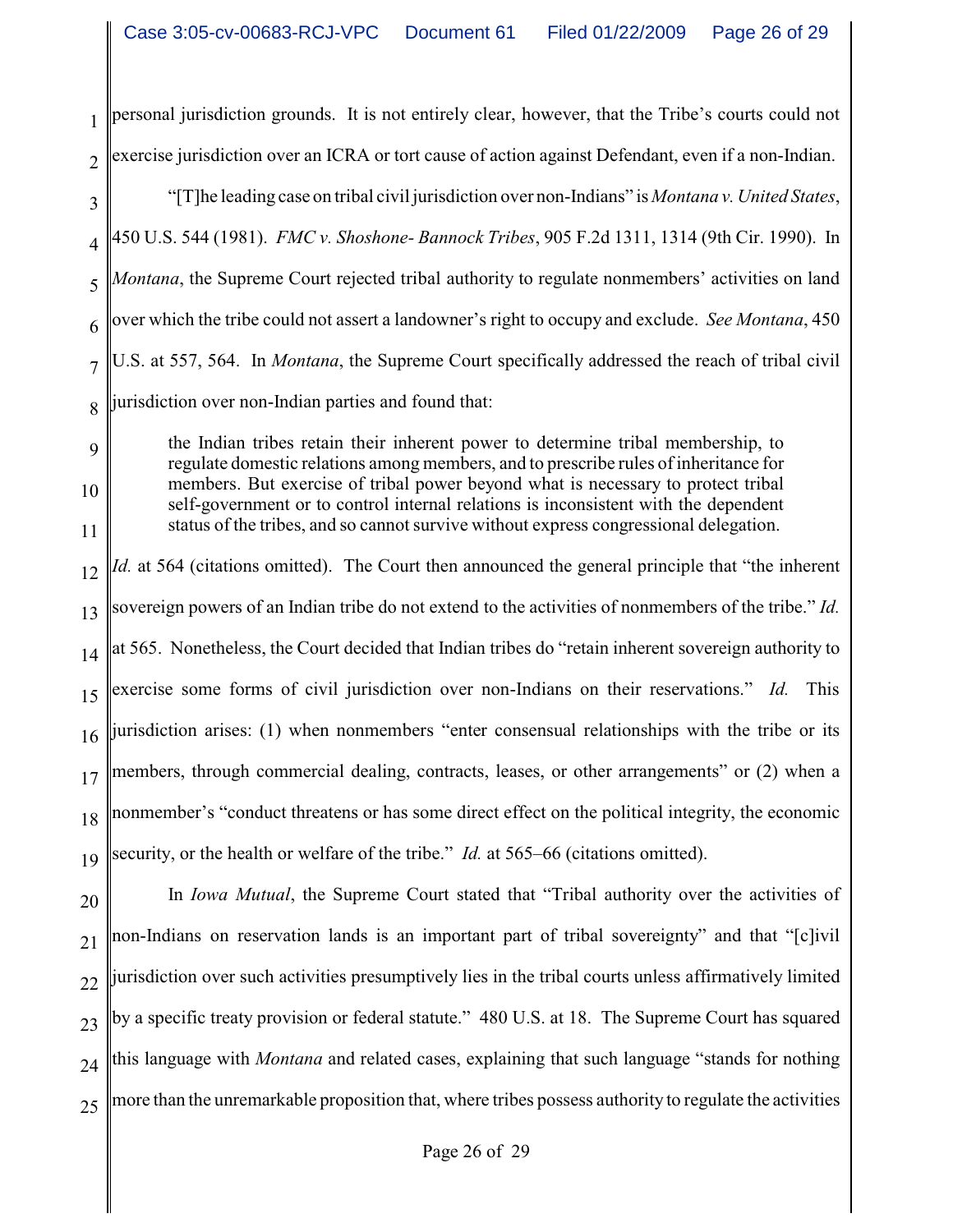1 2 3 4 of nonmembers, '[c]ivil jurisdiction over [disputes arising out of] such activities presumptively lies in the tribal courts.'" *Strate v. A-1 Contractors*, 520 U.S. 438, 453 (1997). Thus, to the extent there is a tribal interest at issue (as defined in the *Montana* exceptions), a tribal court can and probably should exercise jurisdiction over the non-Indian parties.

5 6 7 8 9 10 11 12 This Court renders no holding on the issue of the Tribe's courts' exercise of jurisdiction over this matter, but merely notes the possibility that the Tribe could conclude that it has an interest in and jurisdiction over the adjudication of a tribal member's cause of action against a tribal law enforcement officer (even if a non-Indian) for a violation of her rights that the tribal officer committed against her on Indian land in the course of enforcing tribal laws. *See Nevada v. Hicks*, 533 U.S. 353, 358 n.2 (2001) (noting that the Court's "holding in this case is limited to the question of tribal-court jurisdiction over state officers enforcing state law" and that the Court was leaving "open the question of tribal-court jurisdiction over nonmember defendants in general.").

13 14 15 16 17 18 19 20 A tribe arguably "possess[es] authority to regulate the activities of nonmembers" who are employed by a tribe's law enforcement department and who are charged with enforcing the tribe's laws against tribal members. *Montana* did recognize that "the power to punish tribal offenders" and "to regulate domestic relations among members" are part of a tribe's retained inherent powers necessary for self-government, which powers were arguably being exercised when Defendant was dispatched to Boney, Sr.'s residence on July 15, 2004. *Montana*, 450 U.S. at 564. There has been no challenge of jurisdiction here, but these considerations demonstrate why the Court is hesitant to extend *Bivens* to this new context.

21 22 23 24 25 Although the denial of Plaintiff's *Bivens* cause of action may leave Plaintiff without redress against Defendant in his personal capacity, at least in a federal court, such ground does not justify the extension of *Bivens* where special factors exist. "The absence of statutory relief for a constitutional violation, for example, does not by any means necessarily imply that courts should award money damages against the officers responsible for the violation." *Schweiker v. Chilicky*, 487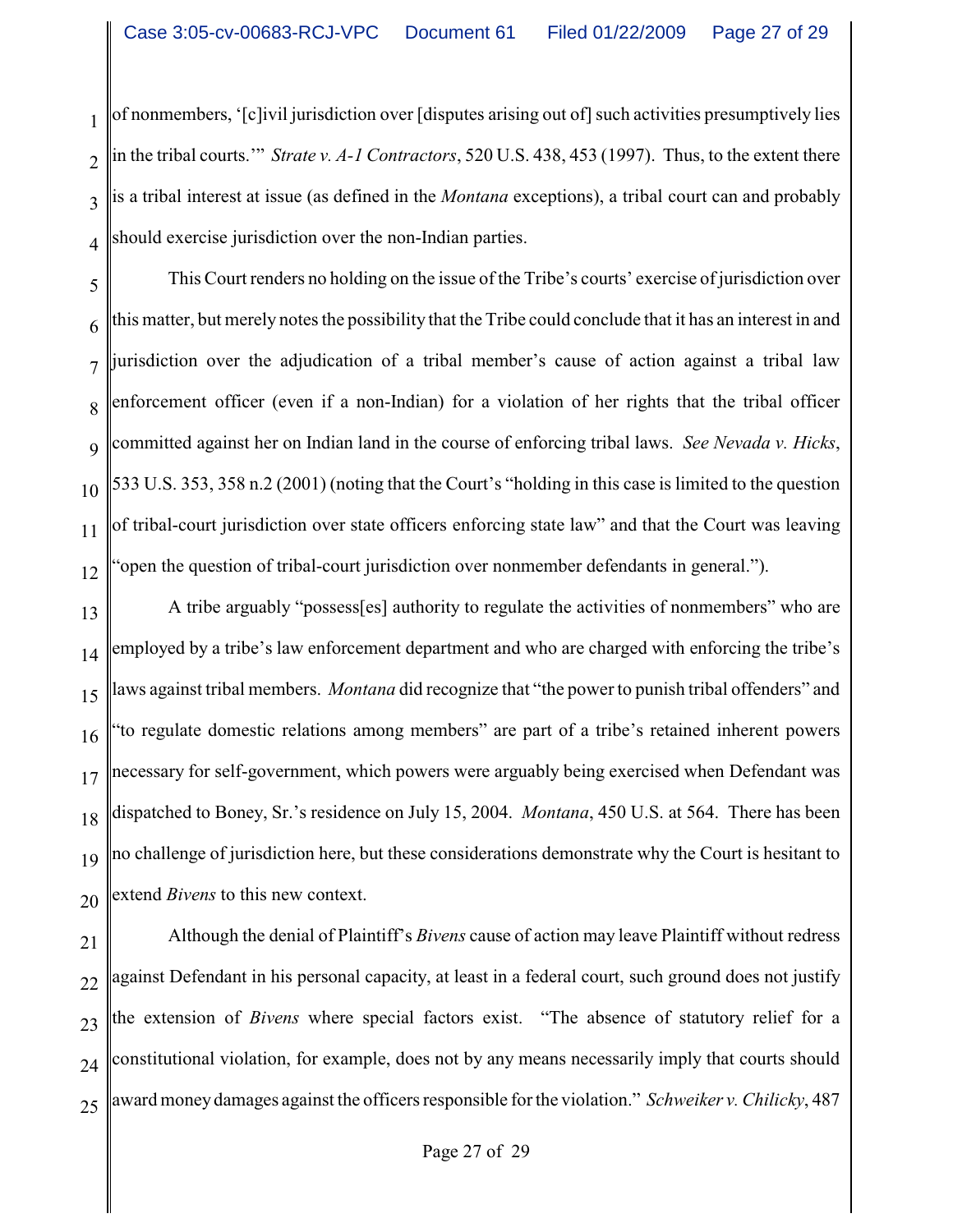1 2 3 4 5 6 7 8 9 10 11 U.S. 412, 421–22 (1988). In *Chappell v. Wallace*, 462 U.S. 296, (1983), for example, the Supreme Court unanimouslyrefused "to create a *Bivens* action for enlisted militarypersonnel who alleged that they had been injured by the unconstitutional actions of their superior officers," despite the fact that the personnel had no remedy against the government. *Schweiker,* 487 U.S. at 422. The Court noted that "the unique disciplinary structure of the Military Establishment and Congress' activity in the field constitute 'special factors' which dictate that it would be inappropriate to provide enlisted military personnel a *Bivens*-type remedy against their superior officers." *Chappell*, 462 U.S. at 304. *See also, Makah Indian Tribe v. Verity*, 910 F.2d 555, 560 (9th Cir. 1990) ("Sovereign immunity may leave a party with no forum for its claims."). Similarly, the Court is persuaded that the unique and delicate nature of the relationship between the sovereignty of the United States and that of Indian tribes is a special factor counseling against extension of *Bivens* to this particular context.

12 13 14 15 16 17 18 19 20 21 22 23 24 The Court's holding is limited to the particular context now before it. That is, the Court's denial of a *Bivens-*type remedy is limited to a tribal officer who violates a tribal member's rights on tribal lands in the course of enforcing tribal law. The only two instances since *Bivens* in which the Supreme Court has cautiously permitted the extension of *Bivens* involved defendants who were unquestionably federal actors—*Davis v. Passman* involved a United States Congressman and *Carlson v. Green* involved federal prison officials. Based upon the facts of the present case and for the reasons previously explained, the Court cannot conclude that Defendant was a federal actor or acting under the color of federal law during the July 15, 2004 incident. Plaintiff has merely pointed to the existence of the Tribe's 638 contract with the BIA, which contract alone is insufficient to create a genuine issue of material fact that Defendant was acting under the color of federal law on July 15, 2004. In light of this finding and the concerns related to the Tribe's sovereignty and selfgovernment, the Court holds that Plaintiff's First and Fourth Amendment claims cannot be brought against Defendant under *Bivens*.

25